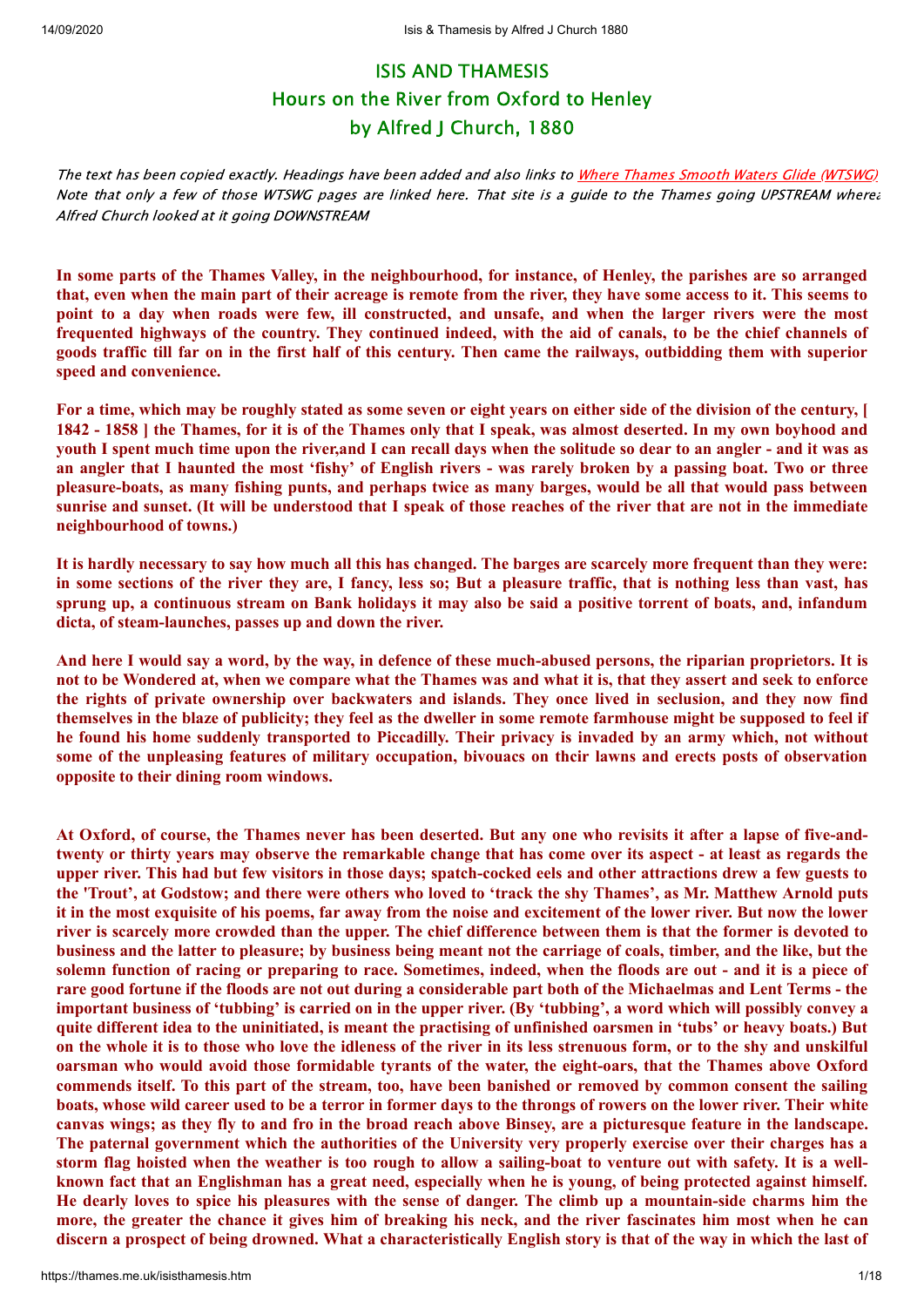the Montagues (descendants of Sir Anthony Brown, of Cowdray) came by his death some ninety years ago. He and a young friend of like mind visited Schaffhausen, and determined to shoot the rapids below the great fall. It was represented to them that the attempt meant certain death; but represented in vain. The young Englishmen, of **course, thought that the 'foreign fellows' knew nothing about boating, and determined to persevere. Then the** authorities intervened, and positively forbade the thing to be done. They even lined a great part of the giver bank with troops; but the young men were too mueh for them. Like the Egyptian cats, who, Herodotus tells us, would leap into the fire and burn themselves to death, forcing their way through the cordon of agonised worshippers vainly seeking to hinder them. Lord MORRIS and his friend eluded the military guards, embarked in their boat, shot the rapids and were drowned. Oxford, happily for the peace of mind of tutors and parents, has no such rapids (what a ruinously expensive army of police would be required to garrison the approach to them!) but the Oxford undergraduate does what he can. He shoots, or used to shoot, till it was guarded against him, the 'lasher' or weir at Iffley. He embarks, not knowing how to swim, in a boat in which he can no more balance himself than he can stand on a tight-rope. He navigates the Cherwell, always perilous with its snags and overhanging boughs, and that when the river is in flood, and does it by preference after dark. The only wonder is that accidents are so rare.

# Godstow, the Bridge, the Trout and Port Meadow

## **WTSWG [Godstow](https://thames.me.uk/s01870.htm) Bridge [Nunnery](https://thames.me.uk/s01860.htm) [Lock](https://thames.me.uk/s01850.htm) [Trout](https://thames.me.uk/s01840.htm) Port [Meadow](https://thames.me.uk/s01835.htm)**

Of this upper part of the Thames at Oxford, Godstow is the farthest boundary; nor is it, indeed, unworthy of being the point at which we may begin and end our travels. The ancient bridge beneath which rushes down the clear stream, as yet unharmed by the pollutions of towns; the eddying pool, and, in effective contrast, the calm channel of the lock; the old inn, with its trim water-side alleys; Port Meadow. with its broad green expanse and grazing cattle, rich demesne of Oxford burgesses; and, rising in the near distance, the wooded slope of Wytham - these make such a picture of river beauty of the quieter sort as may not easily be surpassed. Fair as it is at all times, except perhaps when the floods have changed all the green of the landscape into a turbid vellow, the visitor should come by preference at the beginning of July, when the summer is at its highest - the undergraduate, if I may be allowed to say so, not too frequent - and the strawberries of Wytham ripe. When he has paid due respect to these, let him visit the one sight of Godstow - the nunnery ruins: though these are interesting more for what they recall than for what they have to show. Walls built too strongly or too roughly to tempt the cupidity of house-builders and church-restorers; a ruined, roofless building, once St. Leonard's Chapel and the private oratory of the nuns; and, perhaps the most interesting of all, one or two curious plants, once cultivated by the nuns in their garden, and **now the only living survivors of a long-vanished past, are all that remains to be seen.**

From Godstow to Oxford is a distance of about two miles; as the river, purer and clearer than we shall ever see it again, gently carries us along, we catch across the Port Meadow. dotted with numerous cattle, our first glimpse of the spires of Oxford. The view is not as effective as that which may be found elsewhere, and one or two recent **unsightly additions are unpleasingly prominent, but it is sufficiently striking.**

## WTSWG [Perch@Medley](https://thames.me.uk/s01830.htm) [Medley](https://thames.me.uk/s01820.htm) Sailing Club

# Binsey Lock

## WTSWG [Bossom's](https://thames.me.uk/s01818.htm) Boatyard Medley [Footbridge](https://thames.me.uk/s01810.htm) [Medley](https://thames.me.uk/s01800.htm) Weir Site

At Binsey Lock a whole settlement of people who live by the letting out of rowing and sailing boats has grown up. The changes in the University have brought into Oxford a large population of permanent residents, and the Long Vacation is no longer a period of dreary inaction in which this waterside population has to consume the harvests gathered in during the 'flying terms'. They seem to be fairly prosperous, and the house-boats in which they live, **free, it is to be presumed, of rent and taxes, look as comfortable as they are picturesque.**

# **Osiers**

**From Binsey we pursue our way to Oxford, having on our left the Banbury and Oxford Canal, which seems still to possess a fair amount of traffic. It may b worth while to stop a few moments on our road and watch the picturesque industry of stripping osiers for basket-work, which is carried on in a yard whic we pass upon our way. The delicate colour of the newly stripped wands is such as should delight the painter's eye.**

[WTSWG](https://thames.me.uk/s01770.htm) Osney Bridge [Osney](https://thames.me.uk/s01760.htm) Lock Osney Rail [Bridges](https://thames.me.uk/s01740.htm) Osney Foot [Bridge](https://thames.me.uk/s01720.htm) [Oxford](https://thames.me.uk/s01720.htm) Foot Bridge

# Folly Lock and Bridge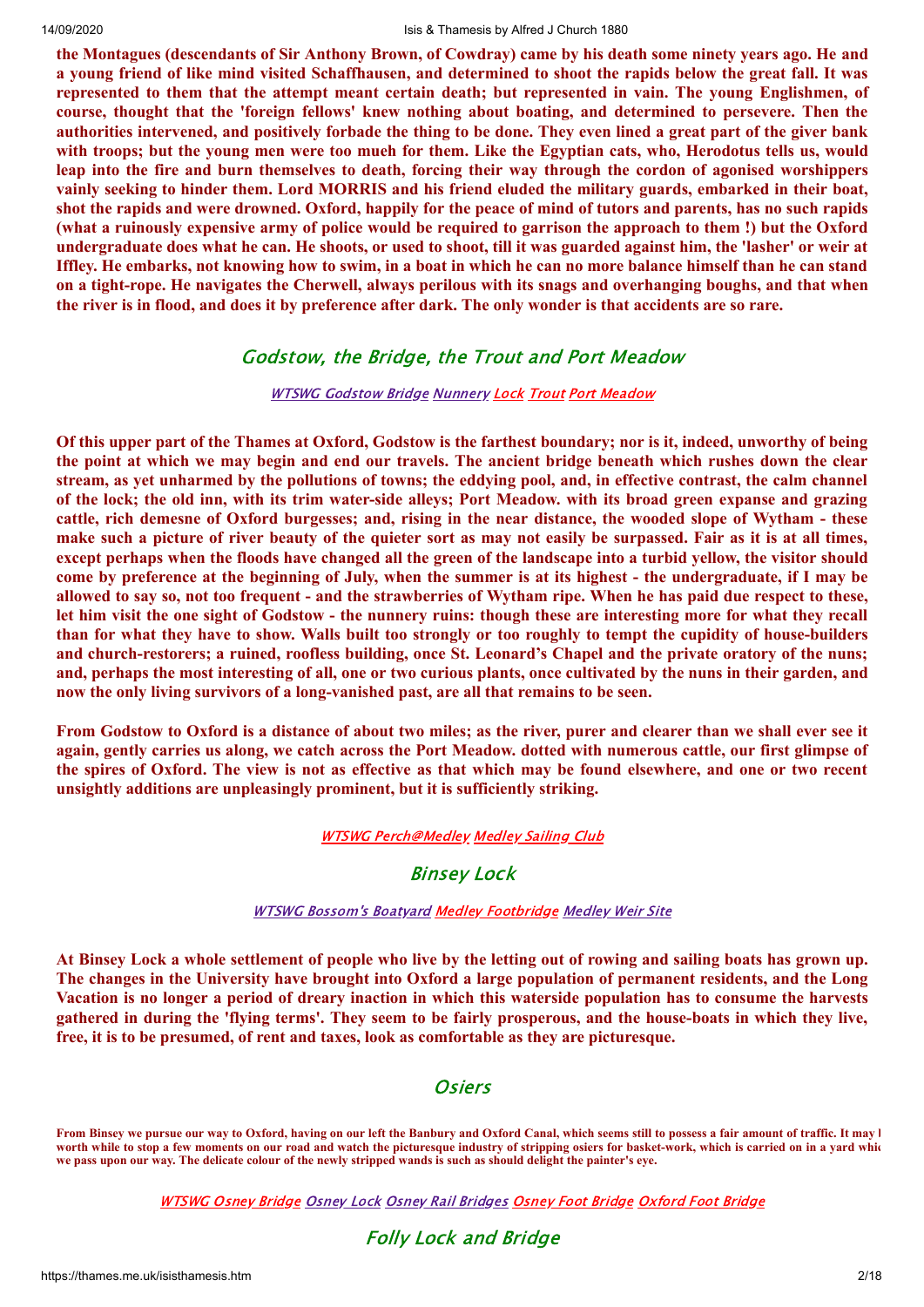14/09/2020 Isis & Thamesis by Alfred J Church 1880

[WTSWG](https://thames.me.uk/s01690.htm) Folly Bridge

**A somewhat intricate navigation, seldom traversed, takes us under the Abingdon Road, through the lock by Folly Bridge, into the lower river.**

# Worcester College

Before, however, we leave the upper river. we must turn aside to see the beautiful backwater which forms the lake in the gardens of Worcester College, to be approached, of course, only by the College gate, but, thanks to a kindly liberality on the part of the authorities, open to all visitors. The gardens are not so trim and gay as those which are the boast of St. John's, nor are they set off by so picturesque an outline as that which delights the eye in the garden front of that College. New College, again, has a superior attraction in the massive remains of the old city wall. But Worcester alone rejoices in the possession of picturesque water, besides having a certain rural charm which is not found in its rivals; nowhere in Oxford can an hour in a summer afternoon be more pleasantly spent than on these shady lawns, or the waterside walk under these arching willows. In this latter, close to a picturesque little gateway, the visitor will see a curious object which, if he knew the Oxford of a generation ago, will remind him of the past. This weather-beaten head was one of the two which once adorned the Broad Street front of what was then the Schools Building. A time honoured joke named them the 'Heads of Houses'. They have been dethroned to make room for modern successors, an emblem, it may be said, of the fate of their prototypes. What has become of the **others I know not, but Worcester seems to have given a hospitable refuge to its own Saturn.**

# Oxford Rowing Reaches

### WTSWG Christ Church [Meadow](https://thames.me.uk/s01680.htm)

**No stream in the world is, I Suppose, more familiarly known, and more fondly remembered, than the three miles of river which, divided by Iffley Lock, an bounded by Sandford, furnishes the common boating-ground of Oxford. Still, a brief description may not inappropriately accompany our illustrations. Th left bank of the river is lined for several hundred yards by the gaily painted barges which are used as dressing-rooms, reading-rooms, and general loungin places by the boat clubs of the University and the various colleges.**

# The River Cherwell

### WTSWG River [Cherwell](https://thames.me.uk/s02408.htm)

**Before all these have found a place the river is joined by one of the most picturesque of its tributaries, the Cherwell. We may pause awhile to say somethin about this delightful stream, not the least of Oxford's many charms. As we follow its course upwards we have on our left hand the sinuous walk th surrounds Christ Church Meadows, and may note especially some very fine specimens of willow. Beyond the Meadows we come to the Botanic Garden, an this passed, to the famous Magdalen Bridge, now broadened to nearly twice its former width, and, we are bound to say, in spite of all doleful predictions the contrary, rather improved than spoilt by the change. Then, still upon our left, comes Magdalen College itself,** *facile princeps* **for beauty of all that Oxfor or Cambridge has to show, with its stately hall and chapel, and its incomparably graceful tower.**

**{** *Footnote:* **The tower was built by Wolsey when he was bursar of the College, not a little, we are told, to the disgust of his brother fellows, who found the dividends sadly diminished by the necessary outlay. }**

**Magdalen Walks, which are wholly surrounded by the two branches of the Cherwell, may compare for general beauty with Christ Church Meadows, thoug they cannot boast so many fine individual trees. One portion of them, the straight piece upon the north, bears the title of 'Addison's Walk', so called after th poet, essayist, and statesman, who was for many years a Demy and Fellow of the College.**

**From the precincts of Magdalen a journey of about six miles will take us to Islip; It is a somewhat difficult and laborious piece of navigation, and can only b effected in a boat of the lightest construction, so shallow, so rapid, and in many places so overgrown with weeds, is the river. The voyager, too, should be ab and prepared to swim. But the journey is worth making. The scenery, without being at all striking, is the very perfection of quiet beauty. The rich pastu lands on either side, the overhanging trees, the clear stream, varying between quiet reaches, half overgrown with water-lilies, and rapids in which the lon streaming plants wave to and fro in the rushing waters, and, if the journey be made in spring or early summer, the wealth of flowering plants combine charm the eye.**

# The Thames at Oxford

## [WTSWG](https://thames.me.uk/s01630.htm) Oxford Rowing

**Returning to the Thames, we find that for half-a-mile below the junction, it has a breadth which is at least respectable, enough for four boats to race abrea (to use the most appropriate standard of measure). After this the stream divides, part of it flowing under what are called the Long Bridges down to th 'Weirs,' once, and possibly now, the favourite haunt of those who fancied rat killing, pigeon-shooting, and suchlike amusements. The main river, with diminished volume of water and a narrower channel makes a winding called the 'Gut', a place of grievous trial for nervous or inexperienced hands that see to steer a racing boat through it.**

**{** *footnote:* **The mention [** *below* **] of the towpath suggests a reminiscence which is curiously characteristic of Oxford ways. Everywhere else on the river th path is treated as a thoroughfare, but at Oxford it was blocked by a lofty door, defended with formidable nails. This was done, and allowed for many yea almost without a murmur, in the interests of the watcrmen, who made a rich harvest by ferrying passengers across from Christ Church Meadows. The cut now, I believe, left open: though probably few undergraduates save their pence by taking the longer round. }**

## Bumping Races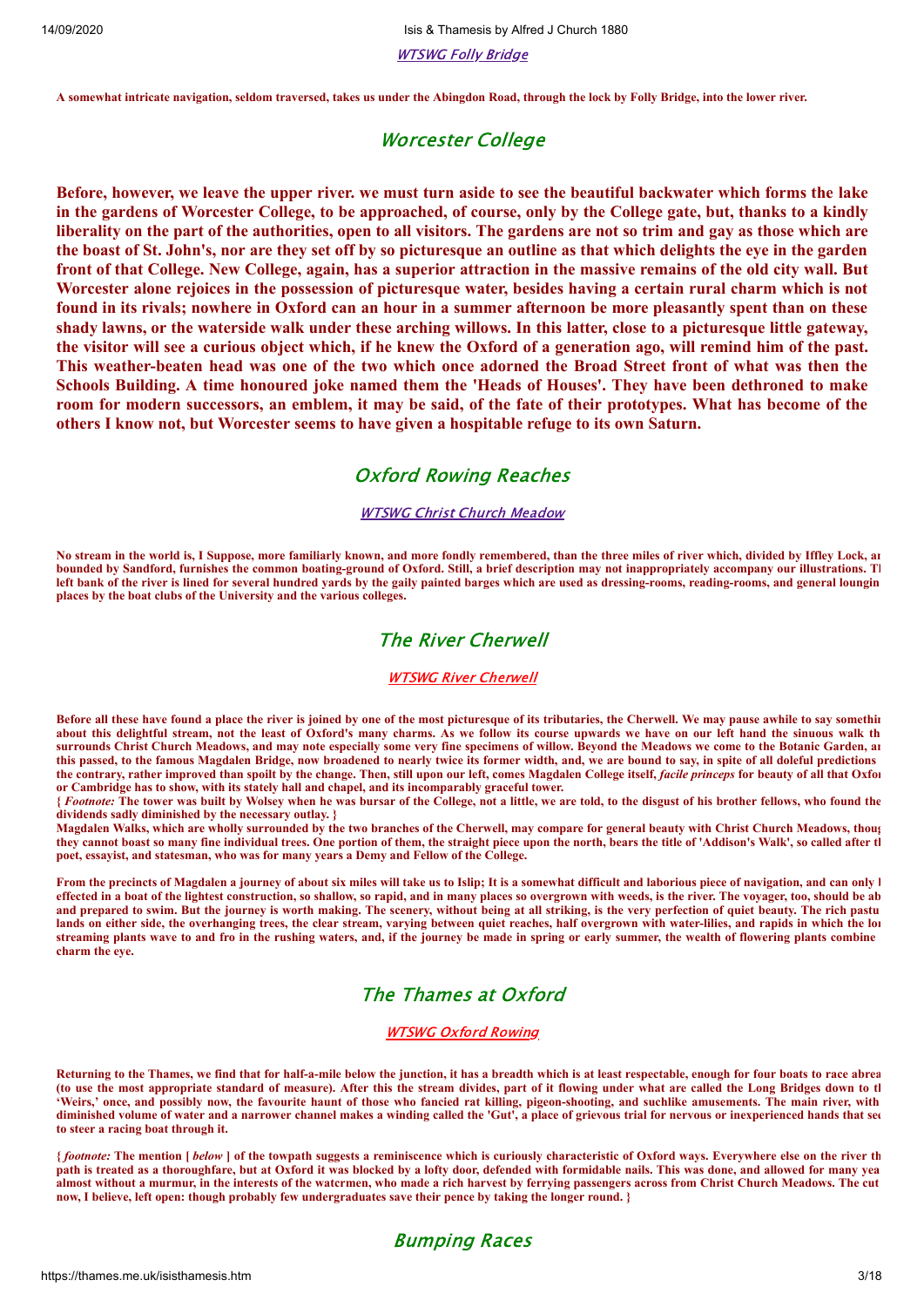**Two or three furlongs more bring us to Iffley Lock. Here the mill-stream branches off to the left with a powerful current, as all who have rowed 'bow' in boat coming out of the lock will have reason to remember. Any one who carefully inspects the tow-path side of the river will see certain small posts deep fixed into the ground, and will find, if he measures the distance between them, that they are a hundred and sixty feet apart. These are the starting-points the boats in the eight-oar races. It may be necessary to explain to the uninitiated that these are necessarily 'bumping' races. The boats are arranged in orde having the places which they occupied at the close of the last contest in the preceding year, the top-boat, or 'head of the river', as it is called, being, of cours nearest to Oxford. A boat gains a place by overtaking the one before it. It has to show that this overtaking has been really accomplished by actually touchin or 'bumping,' its antagonist.**

**{** *footnote:* **A boat may gain, and sometimes has gained, three places in a single race. Boats A, B, C, and D start in this order. C bumps B. These two the withdraw from the course, and D has the right to row after A, and, if it can, to bump it. This, of course, can be done only when the superiority of D is ver marked. }**

**The eight-oar races are held twice in the year, in the Lent and Summer terms. The boats that row in the Lent term races are called the 'Torpids'. These rac used to take place after the others; and it was a rule, which gave rise. it may be said by the way, to some little manoeuvring, that no one should take part them who had rowed for more than three nights in what is called, par excellence, the 'College Eight'. By a judicious change they have been transferred fro the last to the second term of the academical year, and serve, as it is natural that they should, as a preparation for the more important contest. The numbe of boats contending in these races has of late years so much increased that it has been found necesary to separate them into two divisions. It in obvious that, six-and twenty boats (and this is, I believe, about the total of the two divisions) were ranged even with no more than a hundred feet between them - {** *footnot* **An eight-oar is about sixty feet long. This deducted from the measure given above, leaves a clear distance of a hundred feet.}**

**and this is a distance which it would not be fair to diminish - the topmost boat would have but a very short space to traverse. The head-boat of the low division rows also in the upper. Thus a career for merit is open. The proud position of 'Head of the River' is one which is naturally much coveted. Som colleges inferior in numbers, or the previous preparation of the men who frequent them, have never attained it. Taking the last thirty-six years (1850-1885 the list stands thus (it may be observed that each college has had counted to it those years only in which it held the first place at the end of the races):**

| <b>Brazenose</b> | R | Wadham          |              |
|------------------|---|-----------------|--------------|
| University       | 7 | Corpus          | $\mathcal P$ |
| <b>Balliol</b>   | 5 | <b>Hertford</b> |              |
| Exeter           | 5 | Magdalen        |              |
| Trinity          |   | Pembroke        |              |

**The post of honour is now (1885) held by Corpus, which has also contrived to secure the same honourable position in the 'Torpids'. This achievement is th more remarkable because Corpus is one of the smallest colleges in the University (numbering lea than eighty undergraduates). {** *footnote:* **It is a fact not generally known, and that may be mentioned in this place, that the number of Oxford undergraduates has been more than double**

**within the last thirty years. }** The races themselves, which are repeated for six nights, present a sufficiently exciting scene. Each boat is attended by a crowd of well-wishers, who advis

**encourage, and exhort up to the last moment. The warning for preparation, and the signal for starting, are given by the firing of guns, an interval of fiv minutes separating the second from the first, and the third coming a minute after the second. This minute is a time of singular excitement. The boat is pushe out just an oar's length from the bank; the steersman holding a cord with a cork attached to keep it in its place, - a process, complicated by the vagaries the stream, in which the bow-oar, and occasionally No. 2, have to assist by a gentle stroke. This occupation affords a not unwelcome relief to the suspen** with which the rowers await the signal of the start. A friend is stationed on the bank, watch in hand and cries, 'Ten seconds gone'; 'Half-a-minute gone'; 'Te **seconds more'; while another watches for the flash of the signalgun, for to wait for the report would be to lose a perceptible portion of time. Then comes th cry, 'Off !' and the race begins. A rower is supposed to see nothing but the back of the oarsman in front of him, and 'Eyes in the boat', is one of the stricte maxims of the boating code. Yet it is possible to have some notion of what is going on. The most conscientious oarsman can see out of the corner of his ey whether the crowds of partisans that accompany each boat are coming nearer to each other, whether his own friends are overtaking the friends of the boat advance, or are themselves being overtaken by the friends of the boat that follows. If he sternly keeps even the corner of his eye in subjection, he can at lea hear the shouts, and whether they are exhortations to escape defeat or to secure victory. The truest and happiest sign of all is when he feels that the wat grows rough under his oar. It is not easy to row in the 'wash' of a boat that is immediately in front, but the feeling that victory is at hand more than makes u for the difficulty.**

**To speak of boats and boat-races without saying a few words about 'bump suppers' and boating suppers (for to have made a bump is, for obvious reason not considered a necessary condition of having a supper) would be to leave the subject incomplete. The oarsman who is considered worthy of a place in h college eight must go through a certain amount of training,**

## Multa tulit fecitque puer, sudavit et alsit. [ he suffered and did much in youth, he bore heat and cold (in order to reach the goal). Horace ]

**The short Oxford course does not, indeed, require the severe preparation which is needed for the distance, fully four times as long, that divides Putney fro Mortlake; still some kind of discipline in the matter of food and drink &c., is, or is considered to be, necessary. The quantity of liquid taken is strictly limite at least in theory. (In my day we were, if I remember right, restricted to a quart of every kind - a most inadequate and, indeed, impossible allowance) {** *footnote:* **A healthy man of average size, in full exercise, requires at least twice as much. }**

**And a severe captain looks askance at a pipe, particularly if he does not smoke himself. Early rising, too, is more or less strictly enforced, and morning chap is regarded with a favour which is, perhaps, not wholly religious in its motive. Add to this the consumption, at least twice a-day, of an abnormally larg quantity of beef and mutton, and you have a fairly complete account of training for the 'eights'.**

**{** *footnote:* **It is a curious proof of the progress of the cult of athleticism that a custom has grown up of 'breakfasting the eight'. A list of men desirous of th** honour is hung up among the college notices at the beginning of term, and the days are soon filled up, the young demigods visiting each worshipper in turn and **Zeus and the other Olympians went to feast among the blameless AEthiopians. }**

**For these austerities some compensation is naturally expected, and after the last of the six races has been rowed comes the supper, in which the victo celebrate their triumph and the vanquished console themselves for their defeat. What these festivities now are I do not pretend to know, but I remember th in my day it was the fashion to make the supper-room as like as was possible to the parlour of a tavern. I do not think that we went as 'far as sanding th floor, but we set out the table after a severe, ultra-Spartan fashion, with shag tobacco in saucers and long clay pipes, while we drank 'purl' (the 'dog's-nos of Pickwick), a hideous mixture of gin and beer, which I am sure none of us relished. The undergraduate has probably grown more refined in his tastes, bu he is certainly not less noisy in his demonstrations of delight. The festivities of the occasion are not it may be supposed, +diminished by a custom which seem to have recently come into existence of the crew of a bumped boat paying a visit, it may be supposed, of respectful homage, to their 'bumpers'. The gentlemen have also supped, and, indeed, are not unlike the comissatores of classical times - revellers who, having enjoyed themselves sufficiently in on house, used to burst into another, and there renew their festivities. A crew that has had a very successful career might have even an embarrassing number these visitors. Indeed it is necessary for the porter of the triumphant college to exercise his office with severity, and even to keep the gate against all stranger A bonfire is naturally made one of the chief symbols of delight, one of the triumphalia ornamenta with which a victorious college delights to decorate itsel**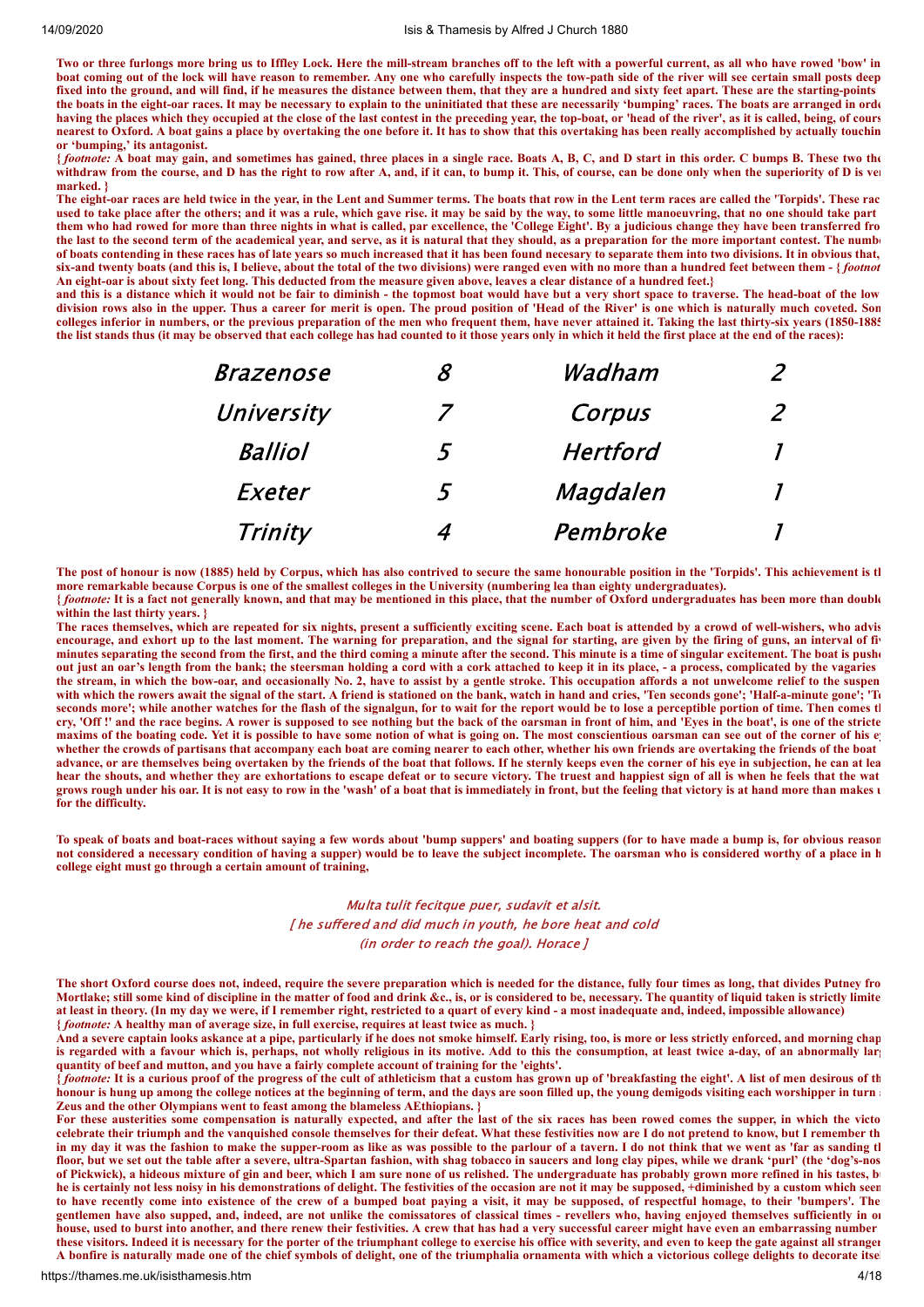#### 14/09/2020 Isis & Thamesis by Alfred J Church 1880

**Bonfires used to be almost a peculiarity of the aristocratic society of Christ Church, which, when it was tired of burning in effigy a Dean or a Canon, used burn a classical statue. This exclusiveness, if we may so call it, has now broken down. One of the very newest colleges, proud of having achieved this crownin honour before it had even entered its teens, lit a bonfire which had almost reduced Bodley's Library to ashes. Even the most enthusiastic patriots were read to confess in their cooler moments that this would have been too big a price to pay even for so valuable a distinction. The bonfire, indeed, may well seem even to the most tolerant judgment, an objectionable form of rejoicing. As the proper materials are not at hands, for who could smuggle in under his gown barrel of pitch or a dozen of fagots ? - a good many things are used which are certainly not intended for the purpose; to wit, the 'oaks', or outer doors of th rooms, the furniture of a studious freshman, books, and the like. Then a hideous scar is inflicted on the beautiful turf, the exquisite result of centuries of car {** *footnote:* **The porter of one of the colleges is said to have given this answer to an American visitor who asked him, 'How do you get this beautiful turf?' -**

**'Well ma'am, we rolls it and we mows it for a thousand years.' }**

**And, lastly, there is always an appreciable chance of a catastrophe, which has hitherto been wonderfully averted from the colleges of both Universities destructive fire. It is pleasant, however, to be able to say that, notwithstanding two or three little follies which might conveniently be retrenched, th amusements of the undergraduates are followed, on the whole, with more moderation and good sense than was formerly the case. They are considerab more varied than they were, but they interfere less with reading. The college races, for instance, which used to occupy more than two weeks, are no contracted into one; and cricket, which used to be almost fatal to a whole day's reading, is now, for the most part, but an ordinary afternoon's recreation.**

# Angling at Oxford

**A few words remain to be said about angling. The river at Oxford, disturbed as it is by incessant boating, does not promise very welI in this respect. I used feel this so strongly in my undergraduate days that I never went out, enthusiastically fond as I was of the sport. For 'never', perhaps I ought to write 'hard ever', for I do remember one solitary excursion, from which I returned empty-handed. It was a very dear friend of mine, an angler even more devoted tha myself, who persuaded me to go. Perhaps, if our friendship had been permitted to last, he might have persuaded me again. But that term, the summer ter of 1848, was his last, as it was his first. He caught a chill during the Long Vacation as he was following his favourite sport, and died before the beginning the October term. A simpler, more affectionate, brighter, purer soul than Clement Ellis, never lived.**

> Fungar inani Munere (discharging a vain and unavailing duty) Virgil

But what is wanting to my own experience, a friend whose recollections have the advantage of being much more **recent kindly enables me to supply. I shall give his own words. With a few changes:**

"I went, perhaps, most frequently to the 'Weirs', the backwater near the Abingdon Road. Here my success was not great. I do not remember anything bigger in the way of jack than a fish of 8<sup>1</sup>/4 lbs. I once however saw two very large fish which had been caught in one day in the lower pool of this water (caught, but how!). There were also **some fine tench to be had in the summer in some quiet places.**

At the Weirs I used to fish by myself, but when going farther down the river I used to take a fisherman. I once or twice went out with one of the notorious poaching B., but he did not lead me to victory. My best fishing was with one Charles Simmonds, a professional cricketer in summer and a fisherman in winter. He kept his punt at Sandford. With him I got a good many jack, especially in the weir pool at Sandford, and in other pools between **that place and Nuneham.**

My great take was a twenty-three pounder. This was on February 19th, 1875. It was a bitterly cold day, snowing, with a north-east wind. We were fishing on the Oxfordshire side just above Nuneham. We had got three or four small jack in the morning, but had had no run for a long time, and at three in the afternoon my friend, who was not an enthusiast, began to get tired of it. Presently I saw a number of small fry jump up round my float. The next moment down it went, like lightning. I struck, and felt a dead resistance, like the bottom of the river. Well, there was a hard struggle for about five minutes, but I held him very tight by Simmonds' advice, and the fish was soon 'gaffed' and in the punt. Simmonds had got one of 21 lbs. earlier in the season in the same place. His joy, I remember, at our success was expressed in phrases of devout thanksgiving which were not quite in accord with his usual conversation. The fish was in beautiful condition, the extreme length being just under 3 feet 6 inches.

Simmonds began fishing with gap tackle, but while I knew him took to the snap, using a single triangle, with one hook stuck under the back fin. This was the tackle with which my twenty-three pounder was taken. As usual on the Upper Thames we used very light tackle, having a long tapering float, with one small bullet, or some big shot. Simmonds used the same tackle for roach as for jack, only substituting gut for gimp, with, of course, a single hook. I had some very good roach fishing one winter below Sandford. I remember taking one day fifteen which weighed eleven pounds, and another twenty-two which weighed fifteen. I noticed that on very cold frosty days, when the line was stiff with ice, roach would take very well, though no other fish would feed. We used to bait with **lob~worms."**

## **Iffley**

#### **[WTSWG](https://thames.me.uk/s01620.htm) Iffley Lock**

**Oxford, which has attached to itself so large a suburb northwards towards Woodstock and Banbury, has made but little advance on its southern side; an Iffley, rising pleasantly above the somewhat dreary plain which divides it from the city, has nearly the same appearance as it may be supposed to have had hundred years ago. Its 'wooded height' is insignificant as compared with the bolder hills of Streatley, the fine stretch of the Quarry Woods by Marlow, or th well-timbered heights of Clifden, but it breaks with an agreeable contrast the monotony which here characterises the Thames Valley.**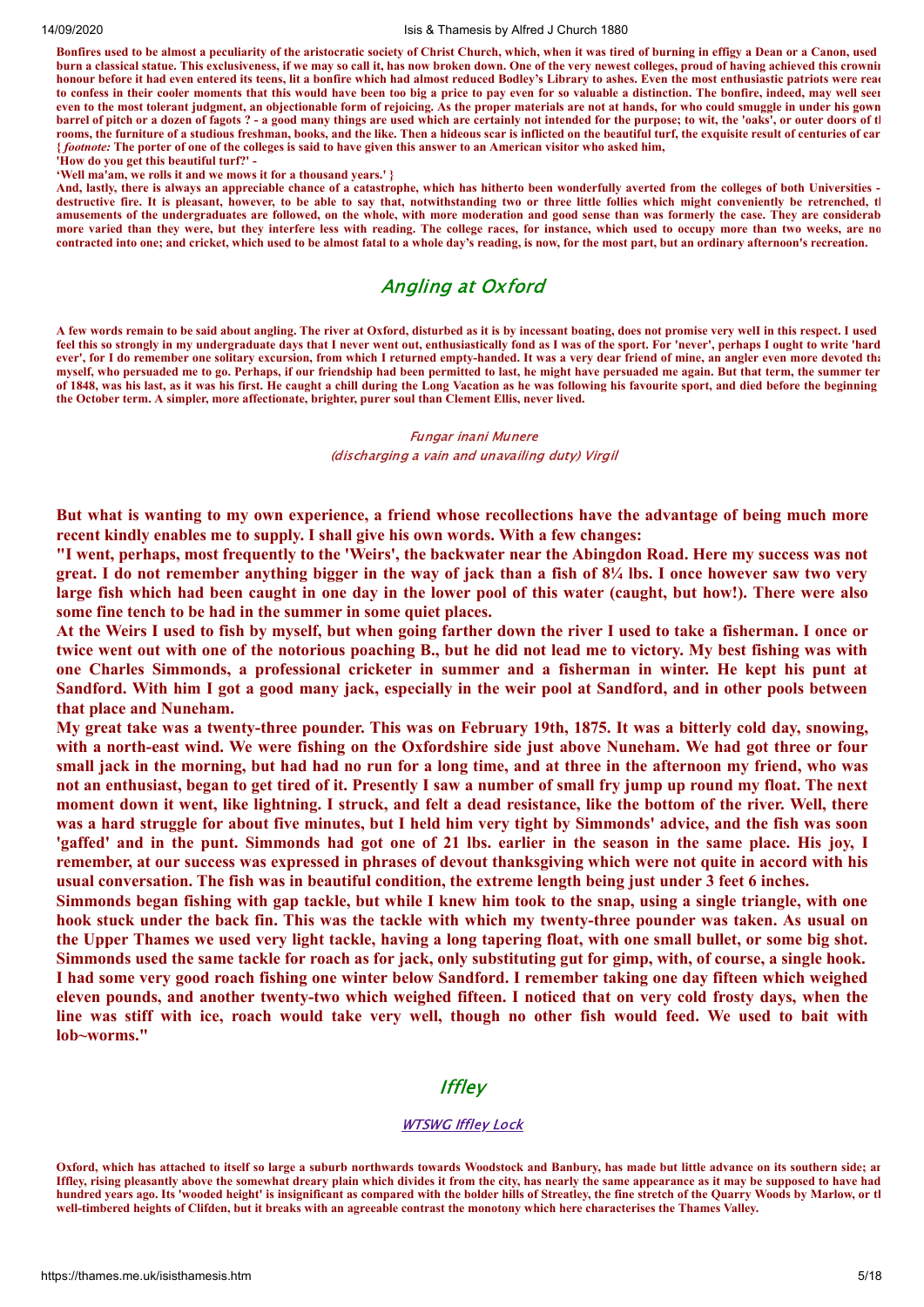# Iffley to Sandford

### WTSWG King's [Arms@Sandford](https://thames.me.uk/s01575.htm) ; [Sandford](https://thames.me.uk/s01570.htm) Lock ; [Sandford](https://thames.me.uk/s01569.htm) Lasher

**The course of the river from Iffley to Sandford, and Sandford itself, offers little to detain us. Its little river-side inn is gratefully remembered by thousands old Oxford men. For Sandford is the limit of the ordinary course traversed by the eight-oars in their practice. The 'long course', extending to Nuneham three miles farther down, is seldom visited, except by the University boat, which has of course to prepare itself for the four-mile race at Putney. Who that h once experienced them does not remember the grateful interval of rest and the welcome draught of ale, only too sternly limited by the training maxims of th 'captain', which Sandford afforded? Melancholy associations are attached to the Sandford 'lasher'. The fall of the river is here unusually deep, and the ma body of the current descends through a single opening, producing below a dangerous eddy, which has sometimes proved fatal even to practised swimmers. monument bears the names of two undergraduates, one of them the son of Dr. Gaisford, predecessor of Dr. Liddell in the deanery of Christ Church, wh perished there now about forty years ago.**

## Nuneham

## WTSWG [Nuneham](https://thames.me.uk/s01550.htm) Park ; Lock Wood [Island](https://thames.me.uk/s01540.htm)

A stream noticeably more rapid than any which we have yet found in our voyage carries us quickly down to Nuneham, the eastward limit, as it may be reckoned, of the 'Thames at Oxford', as Godstow is the western. The University crew, indeed, when practising for the great London race, extends its travels as far as Abingdon, but the college eights and the humbler followers of the boating art seldom go below this point. It is also a well-known spot to the visitors, who do so much to increase the too delightful idleness of the summer. A picnic at Nuneham is one of **the amusements crowded into the Commemoration week. And when the Long Vacation permits the citizens of** Oxford to enjoy their own again, this is the favourite resort of school-treats and other forms of popular pleasure. A more suitable spot for such delight it would not be easy to find, and the kindness of its owners puts it at the the disposal of the public. The right bank of the river has little to show beyond an expanse of rich pasture-ground; but the left has been favoured by nature with advantages which art has done much to increase. The wooded slopes of Nuneham, as one saw them, it may be half a lifetime ago, lustrous with the sunshine of a noonday in June, made a picture that never can be forgotten. The property was purchased by the Harcourt family in 1710 from Earl Wemyss. The park and the pleasureogrounds of the mansion were laid out by a landscape-gardener famous in his **day, whose ingenuity, boldness, and facility of device, earned for him the name of 'Capability Brown'.**

He was aided by the suggestions of William Mason; a poet of some note in his day, who is now best remembered by his biography of Gray, and by the monument in Poet's Corner which records his name. The 'Garden' in which the poet inculcated in polished verse the precepts of his favourite pursuit, has shared the fate which has overtaken Dyer's 'Fleece' and John Philips' 'Cyder'; but it shows that the author was a master of his subject. An urn to his **memory was erected by Lady Harcourt in the flower-garden of Nuneham, and bears witness to his 'simple** manners, piety, and steady friendship'. The name of another poet, Thomas Whitehead, less successful in his time than Mason, and now more completely forgotten, is associated with Nuneham. { footnote: Whitehead also has his memorial at Nuneham; and as it comes from the pen of his friend and brother-poet, Mason, the reader may **possibly care to see it:**

> Harcourt and friendship this memorial raise, Near to the oak where Whitehead oft reclined; While all that nature, robed by art, displays, Soothed with congenial charms his polished mind Let fashion's vot'ries, let the sons of fire, The genius of that modest bard despise, Who bade discretion regulate his lyre, Studious to please, but scorning to surprise. Enough for him, if those who shared his love Through life, who virtue more than verse revere, Here Pensive pause, while circling round the grove, And drop the heartfelt tribute of a tear ! }

**The friend and patron of these two men of letters was a diplomatist of some distinction, but is better remembered as one of the correspondents of Hora Walpole. His son, with whom the title became extinct, seems to have formed himself somewhat after the model of a French seigneur of the better kind. {** *footnote:***The present owners of Nuneham are descended from his sister. }**

**He instituted an order of merit among his tenants, and rewarded the virtues of temperance, honesty, and the like with medals. The medallists enjoyed th** distinction of having their names recorded on the walls of the parish church. This church, an ancient edifice dating back beyond the middle of the twelf **century, a yew which may well be coeval with it, and a stone cross, are the sights which the village has to show.**

## ABINGDON AND DORCHESTER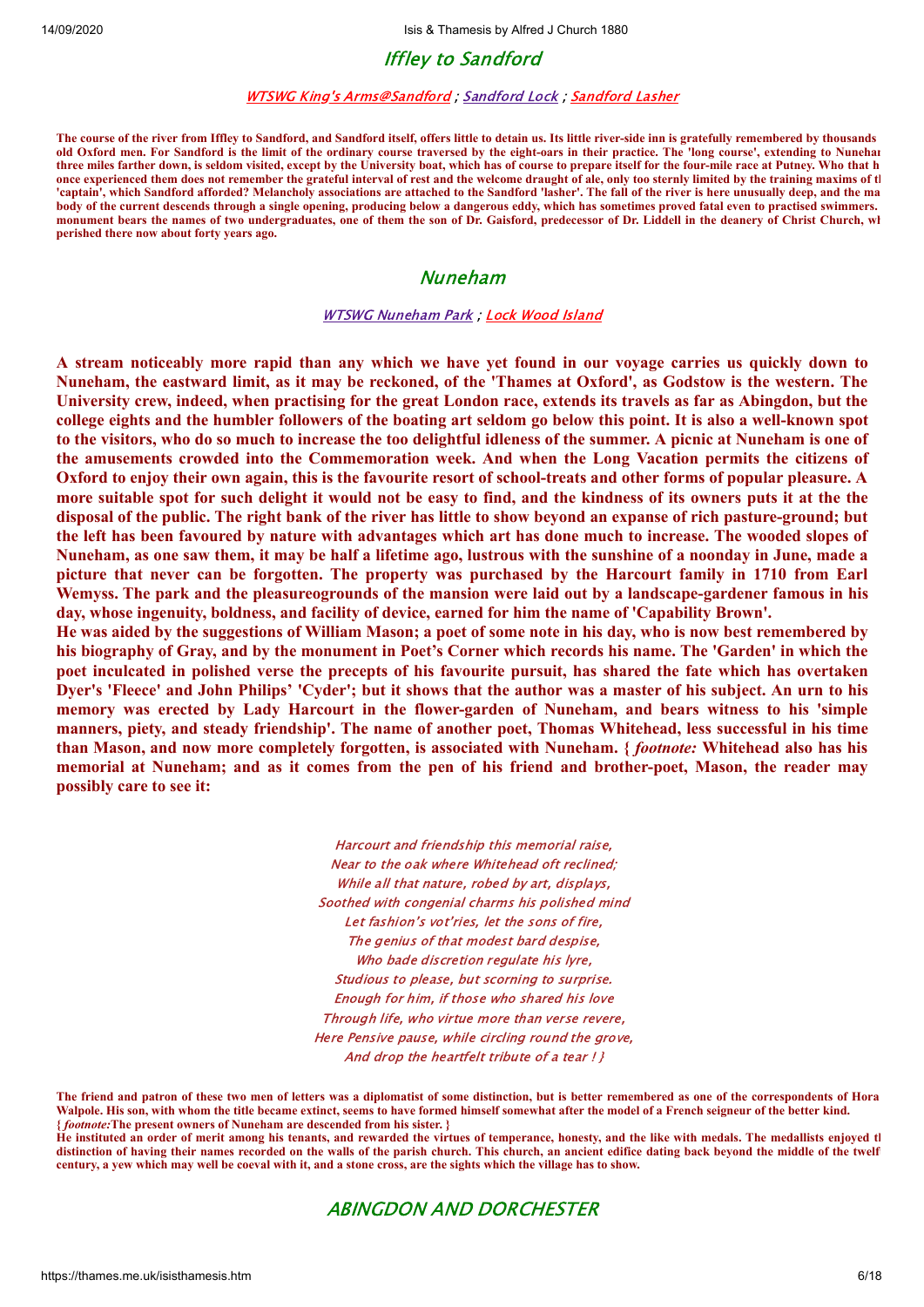**Following the Thames downwards from Nuneham we find it making a curious loop, exceeding anything that is to be found in any other part of its course. {** *footnote:* **On an average the river course is a little more than twice the distance measured in a straight line. From Folly Bridge, Oxford, to London Bridge 112 miles, while the distance by road is about fifty-six. }**

**It does not indeed meander like the Euphrates at Ardericca, of which Herodotus tells us that they who sail thereon come thrice to this same village on thre several days; but its course is strangely circuitous, and, it must be owned, a little tedious. From the 'Cottage' in Nuneham Park to Clifton Hampden Bridge as the crow flies, little more than a mile and a half; but the pedestrian who follows the towpath will find the distance to be very nearly eight. The Oxfordshi shore still shows as far as Culham some rising ground, but the river valley generally, as far as natural features are concerned, is somewhat uninteresting.**

# Abingdon

## WTSWG [Abingdon](https://thames.me.uk/s01520.htm) Lock ; [Abingdon](https://thames.me.uk/s01510.htm) Bridge ; Nags Head [island](https://thames.me.uk/s01505.htm) ; [Abingdon](https://thames.me.uk/s01500.htm)

It takes us, however, to a town in which we may linger awhile, and not unprofitably. The glory of Abingdon was its **monastery, which ranked, both in antiquity and dignity, second only to Glastonbury. Its chroniclers claimed King Lucius as its founder.**

Nothing is now left of the Abbey but a few fragments of the domestic buildings, two or three rooms still roofed, and used. I believe, for storehouses, and some arches, columns, and other fragments, enclosed in a private garden. More authentic history assigns its origin to the reign of Centwin king of the West Saxons, in the latter half of the **seventh century.**

But its authentic founder was Edred grandson of the great Alfred. The Abbey chroniclers are loud in his praise, telling, among other things, how at least one miracle was wrought in his honour. Coming one day to inspect the work of restoration, then just in its commencement, he measured all the foundations with his own hands, and, his work finished, was invited by the Abbot to dine. Edred had a gay company of Northumbrians with him, and he and they helped themselves freely to the metheglin. The Abbot's store consisted, it would seem, of but one flagon: but in this the liquor was never permitted to fall more than a span below the brim. All day long, we are told, the **company sat and feasted without exhausting the cup. At night the Northumbrians departed with great joy.**

Abingdon makes little mark in history. In Saxon days the kings of Wessex seem sometimes to have had their **residence there, and to have sorely burdened the Abbey with the expense of their retinues.**

**The Conqueror was entertained here in 1084 by Robert D'Oyly.**

In 1451 the insurrection, known commonly by the name of 'Jack Cade', appeared in the town, its bailiff for the **time being a ringleader.**

In the wars of the CommonWealth some fierce lighting took place in it, the Cavaliers from Oxford making several desperate efforts to recover it out of the hands of the Parliamentarians. We read that in the last of them (March 1646), Prince Rupert got within the fortifications and posted five hundred men 'within the Abbey', which we may **therefore conclude to have still existed in tolerable preservation.**

Abingdon is a town of a certain pictures queness of appearance, but it can hardly be said to show its best side to the river. The old inn, almost overhanging the water, of which we give an illustration, is a noticeable object. It bears every sign of having accommodated many generations of travellers by water; but it looks, it must be confessed, at least as well on paper as in reality. The market-place, an irregular quadrangle in shape, and surrounded by houses which show an agreeable variety in style, is somewhat, if not much, above the average of country-town fora. Of the town-hall, erected in the last year of the seventeenth century, we may say, now that it is permitted to admire buildings other than Gothic, that it is handsome. The Church of St. Nicholas (which must have stood just on the outskirts of the Abbey buildings, and which one passes on the way to see what remains of them) shows a Norman doorway which is worth inspection. The other church, St. Helen's, is spacious, and, in its way, imposing. On one side of the churchyard stands what is perhaps the most picturesque building in the town, a row of almshouses, which owe their existence to the ancient foundation of the hospital of the Holy Cross, a name changed after the **Reformation to Christ's Hospital. The low-roofed wooden Cloister, plentifully adorned with texts, which shelters the doors of the almshouses, is a feature which one does not often see in England.**

## WTSWG [Culham](https://thames.me.uk/s01470.htm) Lock ; [Clifton](https://thames.me.uk/s01430.htm) Lock

# Clifton Hampden

## WTSWG Barley [Mow@Clifton](https://thames.me.uk/s01410.htm) Hampden ; Clifton [Hampden](https://thames.me.uk/s01400.htm) Bridge ; Clifton [Hampden](https://thames.me.uk/s01390.htm) Church

**Clifton Hampden, a little village on the Oxfordshire bank, lies, so to speak, at the back of Nuneham Park, and continues to show something of its picturesqu** scenery. It takes the first half of its name from the cliff which here rises from the river, a striking feature, all the more grateful to the traveller's eye after the **level region through which he has been passing, though not to be compared for a moment to the genuine cliffs, overhung with masses of varied foliage, whic are to be seen in the Quarry Woods below Marlow and in Park Place between Henley and Wargrave. The 'cliff' is a bank of sandstone, about thirty feet height, on which stands the one object of interest which the village possesses - the parish church.**

# Days Lock

# [WTSWG](https://thames.me.uk/s01370.htm) Days Lock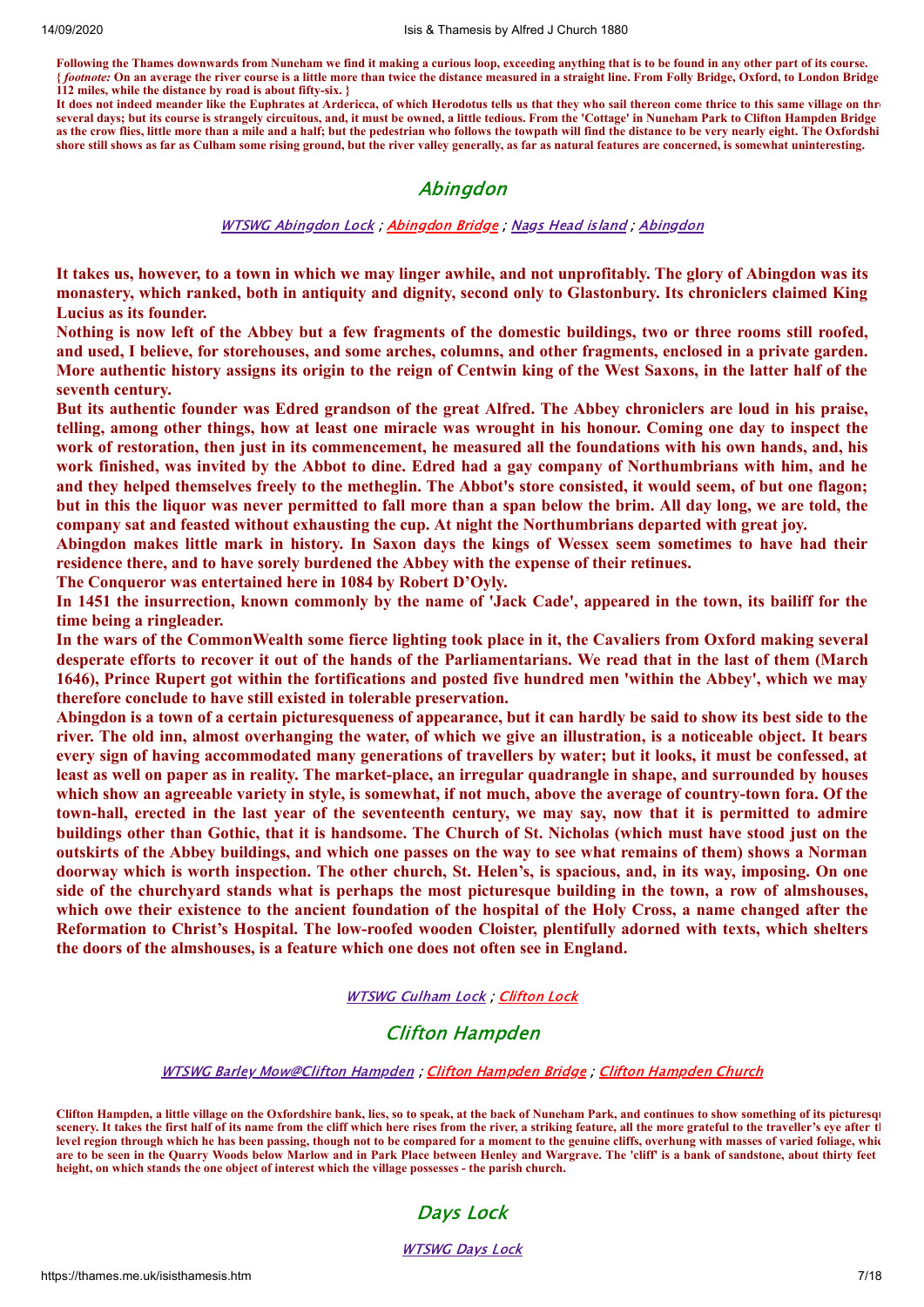**A course of about two miles, giving but little to note on either bank of the river, brings us from Clifton Hampden to Day's Lock, itself almost exactly a mi above the junction of the Thame with the main river, and the most convenient spot for halting for a visit to Dorchester.**

# Little Wittenham

### WTSWG [Wittenham](https://thames.me.uk/s01365.htm) Clumps

**The interest of the scenery now increases, but it is on the Berkshire not, as before, on the Oxfordshire, bank that its bolder features are found. Th picturesque village of Little Wittenham, with the wood that bears the same name, are in the near neighbourhood of the river, and beyond the wood ris crowned with their groves of beech-trees, the conspicuous heights of Sinodun Hill and its lesser and nameless companion. The range of down-like hills run for about two miles parallel to the river till it comes to an end opposite to Shillingford. Sinodun Hill was, without doubt, the scene of important events in th history of the Roman Conquest of Britain. The earthworks and entrenchments upon it remain, little obliterated by time and cultivation, and archaeologis** are, I believe, agreed in supposing them to be British work. About the origin and meaning of the remarkable constructions, locally known as Dorchest **Dykes, there has been more doubt, and the controversy is not yet settled. The works consist of a double rampart, with a deep ditch between, cutting off bend of the river, which they touch, or nearly touch, for the plough has been busy at either extremity. Common opinion has hitherto been that the Dykes a** Roman work; and the late Mr. J. H. Parker, an archaeologist of no mean authority, declares that their Roman origin must be evident to any observer. For **myself, I do not pretend to be an expert in these matters, but I may say that I was struck by the resemblance between these massive ramparts and th undoubtedly British constructions of Avebury in Wiltshire.**

# **Dorchester**

## WTSWG River Thame & [Dorchester](https://thames.me.uk/s01360.htm)

**Dorchester was in Saxon times the seat of a bishopric. After the Conquest this was removed to Lincoln. In the next century Bishop Alexander founded here monastery of Black Canons, and the stately church which now dominates the town was, in part at least, of his building. Dorchester owes its preservation Richard Beauforest, a wealthy burgher of the time, and probably a kinsman of an Abbot Beauforest, whose highly decorated tomb still remains in th church. Beauforest gave £ 140 for the fabric, a sum. which may be reckoned at about £ 3000 of our money; and it remains, after three centuries of negle and damage which a more pious or more tasteful generation has now begun to repair, a splendid monument of his liberality. It does not pretend to the digni of a minster, nor can it even be ranked with such parish churches as St. Botolph's at Boston; but it has the grandeur of size and stately proportions, especial in its great length of 200 feet, the uninterrupted view of which makes no small impression on the visitor. It contains, too, many objects of interest. The ea window is of unusual magnitude and beauty, and the 'Jesse' window, on the north side of the Lady Chapel or Presbytery, is one of the most curious exampl of painted glass in England. In the centre at the base of the tree is sculptured the recumbent figure of Jesse, and from his body rises the tree. The branch are ornamented with foliage their whole length, and with a figure sculptured at each intersection of a mullion; that of David occupying the lower angle on th east side. Some of them are male, some female; several are crowned, and some have wings.**

**"The chancel wall", writes Leland, "hath all been painted very gloriously with all sorts of beastes." These are no longer to be seen, but pieces of pattern st remain.**

# The River Thame

### WTSWG River Thame & [Dorchester](https://thames.me.uk/s01360.htm)

**The Thame, which flows through Dorchester, though not a navigable stream, is one of the chief affluents of the more important river to which, indee according to one account, it contributes the greater part of its name.**

**"Thame and Isis", writes Camden, "here, as it were, join hands in wedlock, and with their streams unite their names; and as the Jor and Dan in the Ho Land, and the Dor and Don in France, form the Jordan and the Dordon, so these rivers go by the compound name of Tamesis." But it may be remarked th while Camden's illustrative instances are anything but conclusive, on the other we find the full name Tamesis in the earliest mention of Britain, th 'Commentaries of Caesar' nor can there be any reasonable doubt that this name was attached to the main river from its source to its mouth. The name Is does not occur till it is used by Leland in his 'Itinerary'. The word, however, bears a curious resemblance to 'Ouse', the British name so commonly given rivers, a name of which there is an undoubted survival in Oseney, still one of the suburbs of Oxford, and possibly in Oxford itself; Oxford being, according some etymologists, a corruption of Ousenford or Osenford. It would be an interesting fact, if we could find that Isis was the classical form given by th scholars of Oxford to the Ouse of the popular language.**

**{** *footnote:* **The Greek geographer, Pythus, seems to have visited Britain about the close of the fourth century b.c., but his works are not extant. }**

# WALLINGFORD, STREATLEY, AND BASILDON

For not a few miles below Dorchester the valley of the Thames spreads widely on either side of the river. Level breadths of pasture, here and there diversified with hedge timber, with now and then the tower of a village church - for this is a land of towers rather than of steeples - have a charm of their own which it is beyond the power of pen or pencil to represent. Here we may see in perfection the characteristics of our scenery which our kinsmen from across the Atlantic view with so much admiration, the intensely vivid colour of grass and foliage; the elaborate finish, so to speak, of the cultivation, each field being as trim as a garden, and the mellowness and harmony of hue and outline, which make cottage and farmhouse like natural growths of the soil. See these things in the rare but delicious sunshine of an English summer day, and you have a picture of quiet, satisfying beauty; but it is a picture **which seems to defy the cunningest attempt to transfer it to paper or canvas.**

It must be confessed that our country towns are generally the least pleasing features of our scenery. They seldom possess a public building of any dignity, except, it may be, the church; the elevation of the domestic architecture is **monotonous and mean, the streets wanting in width and unrelieved by gardens and avenues.**

### WTSWG [Shillingford](https://thames.me.uk/s01350.htm) Bridge ; [Benson](https://thames.me.uk/s01340.htm) Lock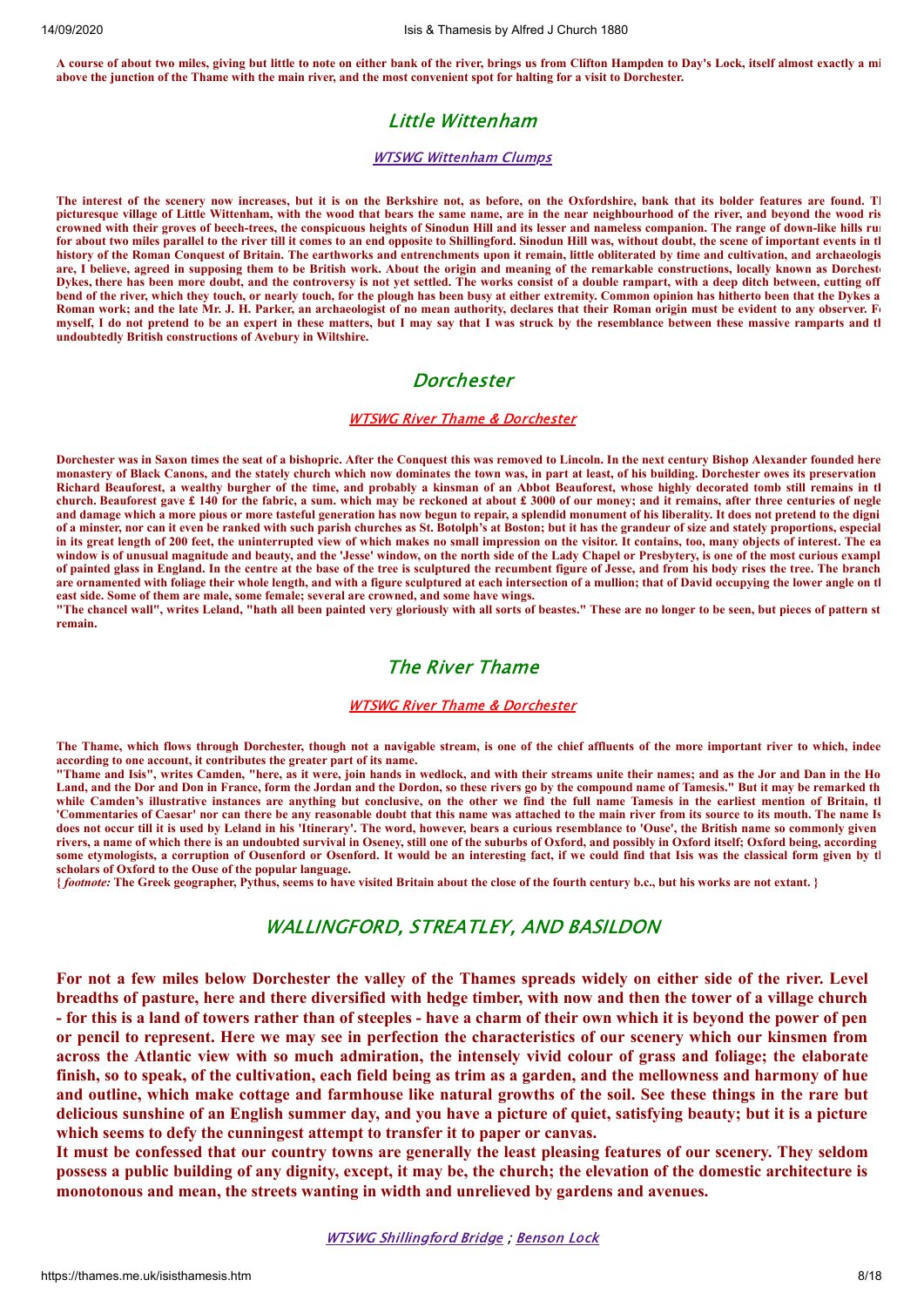Wallingford

### WTSWG [Wallingford](https://thames.me.uk/s01330.htm) Bridge

**Wallingford is little above the average of its fellows. It is, indeed, but the shadow of its former self. The eleven, or, as Leland has it, the fourteen churches six centuries ago, have dwindled to three, none of them particularly noteworthy; and the Castle, once one of the largest and strongest fortresses in th kingdom, is a shapeless mass of ruins. Yet the town is worth a visit if only for the varied interest which attaches to it. Few places appear more frequently English history. It disputes with St. Albans the honour of having been that 'town of Cassivelaunus' the way to which Caesar learnt from a traitorous Brito It was here that the sons of Cunobelin disputed with Aulus Plautius, the lieutenant of Claudius, the passage of the Thames. And not far from here, on Asto Downs, Alfred broke for a while the power of the Danes. In the Castle (the predecessor of that of which a few ruins still exist) the Conqueror was entertaine by Wigod de Wallingford. To the new Castle Matilda fled from Oxford, in that famous escape of hers across the frozen Thames. And here died the lady wh in her youth had been called the Fair Maid of Kent.**

**{** *footnote:* **She died of grief, it was said, because Richard II (her son by the Black Prince) refused to pardon Sir John Holland, his half-brother, son of he first husband, Sir Thomas Holland. }**

**Of course it had its part in the Civil Wars; it held out for the King, even after Oxford had surrendered, and was almost the last place to yield to th Parliament.**

**Proceeding down the stream from Wallingford, we pass, on the Oxfordshire shore, Crowmarsh, with its Norman church. a domain which we find th Conqueror attaching to his foundation of Battle Abbey, and Newnham Murrell. Crowmarsh and Newnham are, indeed, near neighbours of the town: and one of the plague years (1671) we hear of wardens being "sett at the great bridge to keep out all Crowmarsh and Newnham people out of Wallingford". Th** wardens seem to have done their work effectually, 'for though', says the historian, "there dyed of the plague in the two parishes sixteene persons . . . . throw **God's mercie, our Towne of Wallingforde was preserved."**

# **Mongewell**

## WTSWG [Mongewell](https://thames.me.uk/s01315.htm)

**Two or three miles lower down, we pass on the Oxfordshire bank the pleasant demesne of Mongewell, with its gardens and woods sloping down to the river edge;**

# Moulsford

### WTSWG [Moulsford](https://thames.me.uk/s01300.htm) Rail Bridge ; Beetle & [Wedge@Moulsford](https://thames.me.uk/s01290.htm)

**and then, not far below, we strike for the first time the main line of the Great Western railway: which has a station at Moulsford, a pleasant little villag adorned with stately elms, on the Berkshire shore.**

### [WTSWG](https://thames.me.uk/s01280.htm) Cleeve Lock

# Goring Gap

### [WTSWG](https://thames.me.uk/s01270.htm) Goring Lock ; [Goring](https://thames.me.uk/s01260.htm) Bridge ; [Goring](https://thames.me.uk/s01250.htm) Gap

It is not long after leaving Moulsford before we see the hills on either side beginning to draw in and narrow the river valley. Streatley Down, on the right-hand bank, is a bolder and more commanding height than we have seen before, or indeed shall see again, in our journeyings by the river. Its slopes, fringed with woods, and dotted with juniper, are a noble feature in the landscape: and those who will climb its not very difficult heights will find their trouble repaid by its wealth of wild flowers. The river is here spanned by a long wooden bridge, which has at either end the villages of Streatley and Goring. They have been but little spoilt by the tide of pleasure traffic which flows so strongly up and down the Thames. One or two ugly staring houses, have indeed been built, and the river side inn. which now, instead of the beer and bacon and eggs of former days, offers to the guest its wine-carte and its *menu*, is somewhat less rustic than of old, but substantially the villages are unchanged. Near Goring, which belongs to Oxfordshire, the traveller may see, if he be not unwilling to turn aside a little from his route, the little inn among the beechwoods where Charles I., then in confinement at Caversham. was wont, it is said, to solace his captivity with a game at bowls. The signboard records the event in lines which are epigrammatic enough to be **worth repeating :-**

> Stop, traveller, stop! In yonder peaceful glade His favourite game the Royal Martyr played; Here, stripp'd of honours, children, freedom, rank, Drank from the bowl, and bowl'd for what he drank,  $-$ Sought in a cheerful place his cares to drown, And changed his guinea ere he lost his crown

# Goring Church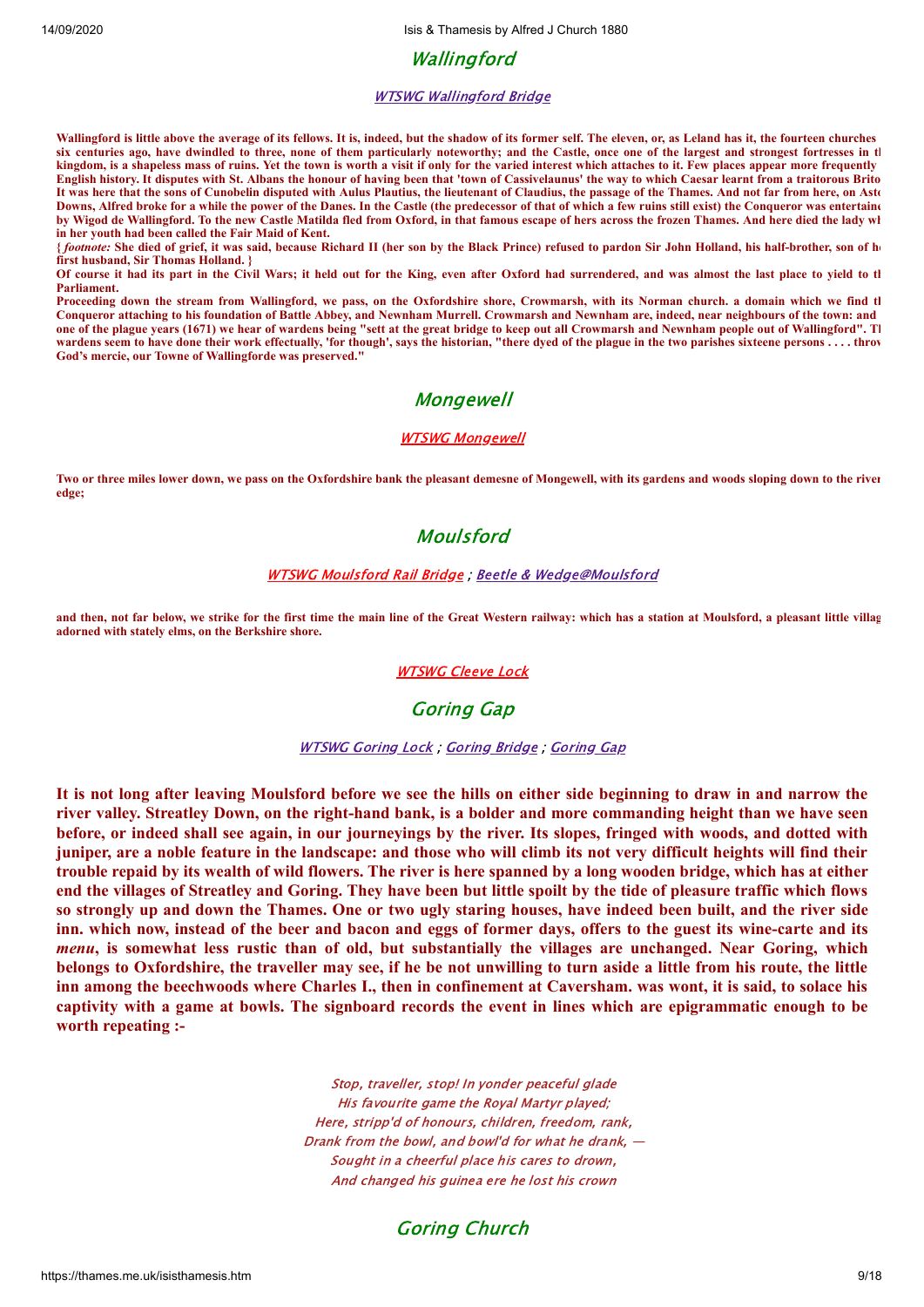**Not far from the river bank is the church. The massive tower, with its late Norman windows and its round staircase on the north side, is worthy of note. will be well if the visitors curiosity does not lead him farther. The rest of the building is disappointing, and the south side is disfigured by a peculiar unsightly restoration.**

# Fishing at Goring Gap

## **WTSWG [Gatehampton](https://thames.me.uk/s01240.htm) Rail Bridge** ; [Basildon](https://thames.me.uk/s01235.htm) Ferry

The towing-path bank, as we follow it down from the bridge to Basildon ferry, a distance of somewhat more than a mile, would seem, with its deep and quiet eddies, to be a very paradise of what I may call the professional bankfisher. This person is a familiar object by the river-side on all the Sundays of the season, from its commencement in the middle of June till the shortened days of the late autumn or an early flood come to stop his opera-tions.

{footnote: All fishing, except for trout, is forbidden in the Thames from March 15 to June 15. Trout may be **caught, fortune favouring, on and after April 1. }**

He is commonly an artisan, small shopkeeper, or clerk. The earliest train brings him, with his stock in trade, to the river- side. He has commonly two rods, one fitted for roach-fishing, the other a lay-by, baited with gudgeon or small dace, for some wandering jack or perch. Forked sticks to raise his rods from the ground, a square basket which has carried his provisions, and is meant to carry his spoil, and a little stool on which he sits, complete his outfit. Thus he 'watches his trembling quill' till the time comes for the last train to convey him to town. It is his habit, seldom or never broken I fancy, to keep throughout the day, and, indeed, day after day, to the place which he has chosen. It is his favourite swim; he knows every inch of it, and fears that if he goes farther, he may fare **worse.**

{ footnote: This habit of some anglers of remaining immovably fixed in one place is often doubtless judicious, but it may be carried to a ludicrous extent. I remember, many years ago, going with a noted Thames angler to fish in a certain piece of water. It was, I think, in Lord Carringlon's park at High Wycombe. My friend trolled for jack, the only kind of fishing which he favoured. The process of trolling consists in throwing out a dead bait, heavily weighted with lead, with as much length of line as the angler can command, and drawing it in again by degrees. My friend stood doing thij with untiring > crtinacity from about 1 1 a.m. till late in the evening, and never changed his place by so much as a vard. About  $6 \ge m$ , if 1 remember right, his patience was rewarded by the capture of a **small jack, which, wearied out, one would think, by his pertinacity, took the bait. }**

And, indeed, it would not be easy for him to find, so numerous are his companions in the art, another rest of advantage. The bank-fisher's patience is unlimited, and he has, besides, a certain skill of his own. Trout-fishing is a finer, and in our clear English streams an incomparably more difficult art, but the roach-fisher has a certain quickness of eye and delicacy of touch which the beginner will find himself very far from possessing. Returned to town, the bank-fisher will often go to the weekly rendezvous of his fishing-club. There he and his friends compare their captures, prizes being sometimes allotted to the heaviest. If I were to be asked what amount of success these diligent anglers commonly have, I should not find it easy to answer. In years, now I am sorry to say, long passed, I have seen them with baskets of fish which the present fisher would envy. Things do not go so well with them now. The incessant passage of boats up and down the river sadly disturbs their sport, and has begun to drive them to **places, the Arun for instance, less likely to be invaded by the frivolity of rowing.**

# Basildon

Some of my own pleasantest recollections of Thames angling are connected with Basildon. It is a little village on the Berkshire shore, which seems to have **wisely retreated to the slope of the hill, leaving its church, quite solitary save for the parsonage, in the river-side meadows. I found it the other day, after th interval of more than the third of a century, during which I have never seen it except from the railway, quite unchanged. The river, which was once almost solitude, has become, for nearly half the year, a thronged highway, but this change has reached very little beyond the actual banks. One new house has bee built in Basildon. The village innkeeper has, I see, added to his occupations the business of keeping the 'general shop'. The cottages, brilliant six-and-thir years with their stucco and paint (for this is a model village, thanks to the deep purse of a millionaire, Mr. Morrison of Basildon Park), have had their hu mellowed by time. The poplar by the White House, which was so close that I could almost have touched the squirrels, as they ran up, from my bedroo window, has grown prodigiously. and, after the manner of this short-lived tree, is now almost in its decay. But the village is curiously unchanged.**

# Fishing Reminiscences

Here, if I may be allowed to gossip for a while about the Thames as it was many years ago, I spent the summer of 1848 — my first Long Vacation. The undergraduate of that day, happier — perhaps I ought to say, less happy than his successor, had not the fear of Moderations before his eyes, and 'Greats' seemed almost indefinitely remote. That first vacation was spent chiefly on the river, the pleasantest of times, though I now recollect it with something like remorse. My acquaintance with the Thames was even then of some standing, and I had made myself a proficient in the mystery of managing a punt. The art of making a punt move forward — not in a circle, as it seems naturally disposed to  $do$   $-$  is not mastered at the first, or even the second essay. And when this has been acquired there remains, if you wish to use it for the purpose of the fisherman, the art of 'fixing' it. The 'rye-pegs' (I am very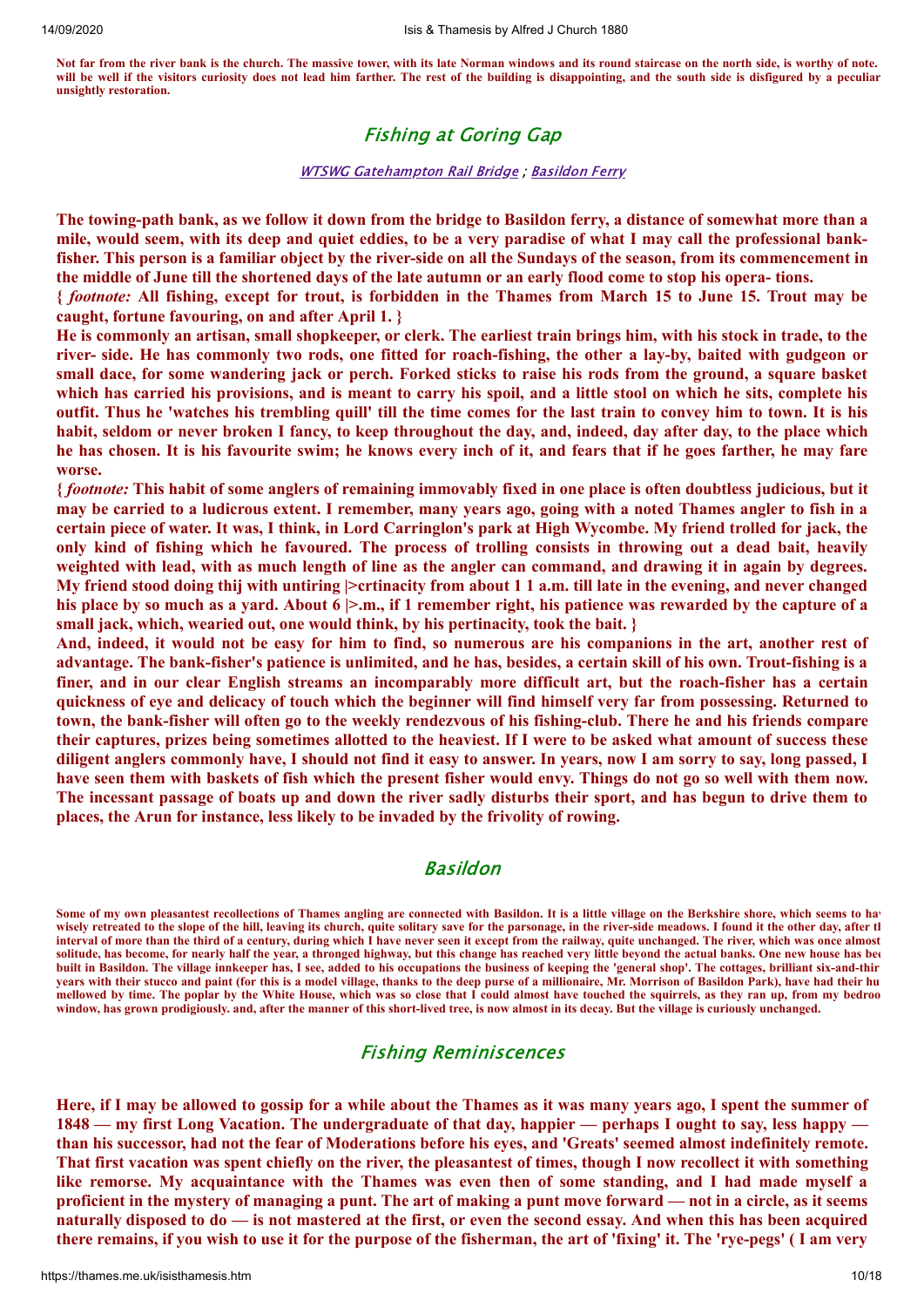doubtful about the spelling of the word), the heavy iron-shod poles by which the punt is moored, require some measure both of strength and skill for their management. To fix them firmly when the river bed is of stony gravel, when the water is deep and the stream runs strong, and, most grievous trial of all, the wind helps the current to tear you away from the coveted spot : this is no easy matter. I must own that there were places where I never could succeed, just as there were boisterous days when only the strength and skill of the professional fisherman could contend with adverse stream and wind. But it was a great thing to be able to do without this same professional. He was expensive, not that his seven or eight shillings a-day were not well earned; and he was apt to be somewhat of a bore. I have kindly recollections of many of them — of the Cresswells of Marlow; of Rush of Streatley; of Stone of Henley, too much given, I am afraid, to beer, but with as keen an eve for all that concerned his art as any man on **the Thames; and William Parrott, still flourishing, I believe, at Henley, a most respectable man, a real** conversationalist, as I have found during many a pleasant summer, aye, and winter day, and one who knows every inch of the river, and I might almost say, every noteworthy fish that swims in it. And it was always a luxury, and not an unprofitable luxury, to put oneself for a day in the charge of one of these skilful fellows.

Still, on the whole, the idea of sport was much more realised when one shifted for oneself. There was something of the same difference that there must be between standing to shoot game driven over one s head or before one s feet, and going out to seek it for oneself. Of course a good deal of time is lost in vain attempts and unprofitable experiments. The river at Basildon was at first wholly unknown to me, and though general experience was useful, it did not stand instead of the local knowledge which fixes by certain landmarks or watermarks, a rush bed, a pollard willow, a river-side bush, or the like, the favourite haunt of pike or perch, the hole where the chub congregate, and the 'swim' for roach or gudgeon. Gudgeon-fishing (I speak in the present tense, though I do not know how far things are changed) is the chief resource of the Thames angler during the summer months, and the gudgeon are curiously capricious in their choice of place of abode. As a rule they love a bottom of sand or fine gravel; and the practised ear can often tell by the sound of the iron of the pole as it strikes the ground whether the fish is likely to be found in the neighbourhood. But the eye is the best guide. To drift slowly down and watch the bottom closely for the fish that may be feeding upon it is an excellent plan, if only the water be clear enough. And, **indeed, unless it is clear, gudgeon-fishing will yield but little sport.**

Basildon, I remember, was not then so good a place for this kind of angling — a very humble kind indeed, but one that has sometimes pleased the good and wise — as other parts of the river that I have known. And the summer of 1848, rainy even up to the mark of the seasons that have lately mocked us with the name, was not a favourable time. It was said, too, that the building of the railway bridge, by altering the flow of the river, had spoilt the best gudgeon swim in the neighbourhood. The habitats of the roach — and the roach is, next to the gudgeon, the commonest of Thames fishes — are more easily found. During the summer months, at least, these fish lie in the weeds; the nearer the angler can approach to them, so that the place be clear enough for his line to travel unimpeded, the better he will fare, and his chances of success will be increased in proportion as his 'swim' is deep and rapid. To give the day to the gudgeon, and the evening, from the time when the sun was low in the sky till the float could no longer be seen, to the roach, was the approved plan. When the day was bright the last half-hour of twilight (for which it was well to reserve the most productive spot) would often yield more than all the time before. The rainy days and thickened water of this particular summer were as favourable to the capture of roach as they were ill suited to the taking of gudgeon. I have preserved no 'game-book,' and cannot produce any precise **numbers, but I have a recollection of successful days.**

### WTSWG [Hartswood](https://thames.me.uk/s01230.htm) Reach (Site of Hart's Lock)

One of the reaches below Basildon, where the river is divided by a long evot, leaving a very narrow channel for the navigation, and a broad space diversified by rush beds on the other side, was very productive. Here, too, an **occasional chub sometimes diversified the sport, not unfrequently breaking the tackle in the great plunge which** this fish commonly makes when he first feels the hook. I remember to this day one monster which sailed away with my float, and how I followed him, catching sight from time to time of this token of his course, but followed him in vain. With the better kinds of fish, jack and perch (for of trout I scarcely so much as heard), I had but little **success, less than at any time before or since during all my acquaintance with the river.**

I cannot but think that there was at that time no little amount of unfair dealing with the fish, especially in flood time, when they are easily netted on the meadows, and in the spring, when the jack go into the ditches to spawn. Indeed, I will confess — -let me hope that, notwithstanding the maxim, *nullum tempus occurrit regi*, a fault of so long ago will not be visited upon me - that I did a little poaching myself. I did it with trimmers ; not the implement commonly called by that name, a kind of unattached float, with a live bait underneath, but with something nearly resembling a night-line. It was a little fork of wood, with some seven or eight yards of line attached, commonly baited with a gudgeon, and tied, just under water, to an overhanging bough. The method was not very destructive. One sweep of a net would kill more than I managed to secure during a whole summer, but it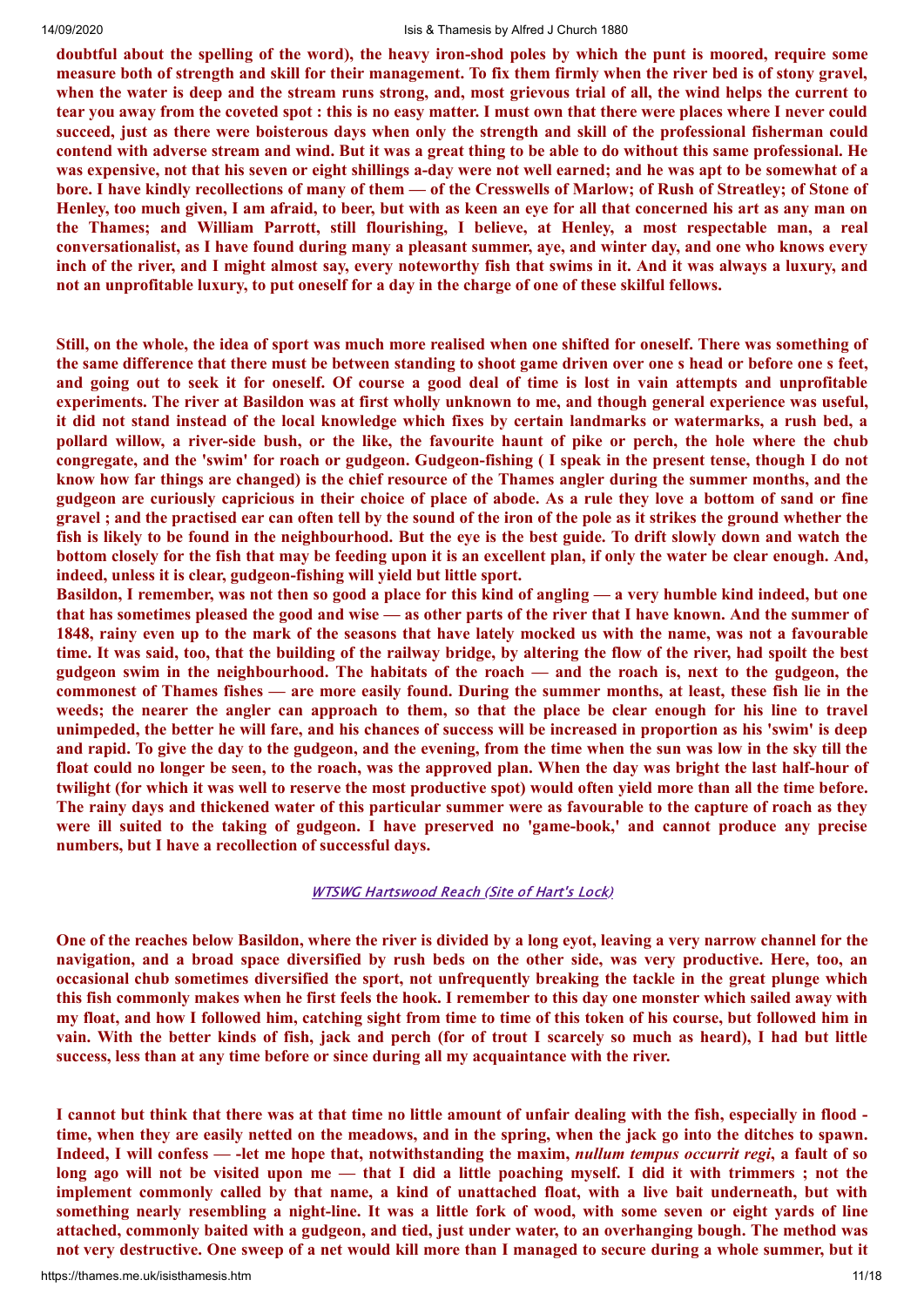was amusing, and had just a spice of danger in it to give it excitement. The plan was to put down the trimmers overnight, and to take them up as early as could be managed next morning. The almost absolute solitude of the river in those days favoured the method. It will almost seem incredible when I say, that for the three months during which I spent the greater part, and sometimes the whole, of nearly every day upon the water, I never saw but one fishing-party, and that it was the rarest occurrence to encounter a pleasure-party of any kind. Still there was a certain fascinating risk about the business. One recollection still remains vividly by me, viz., that there is a curious resemblance in the stillness of the evening between the sound of a beast grazing and of a man's footstep. I have been startled more than once by a cow in this way. My chief prizes, thus illicitly secured, were a chub of about four pounds weight and a jack of about six. Chub, indeed, which will take a small fish more frequently than is commonly thought, were my best captures. The baits were often taken by eels, but the eels themselves but seldom secured. It was not easy to visit the trimmers early enough for these creatures. Left to themselves for any time, they twist the line so indefatigably that the fisherman finds nothing but a knot more than Gordian in its complexity. The summer season of 1848 ended with one of the earliest floods ever known upon the Thames. One evening, somewhere in the later half of September, I found that the river had risen nearly half a foot in the course of two or three hours; and the journey home, with the current running fast and strong against me, was a laborious task. Two or three days of almost incessant rain followed; and then came a flood, as deep and as yellow as the winter commonly brings. The destruction of fish that ensued was pitiable. The broad ditches in which the fish took shelter from the force of the torrent were swept with nets, and yielded endless spoil. When the flood had abated, I started with my brothers to take the punt back to the place where it had been hired. We made it a three days' expedition, and found it most delightful, though not, if I remember right, very profitable in the way of sport. Indeed, there is never a time when a more distinct local knowledge is more necessary for the angler than when the river is bank full. The general features by which he is wont to judge are almost obliterated, and he has to work pretty nearly at random. The bank-fishers, indeed, have the best of it at such times. Indeed, I remember on that occasion an angler on the Oxfordshire shore near Pangbourne who had secured such a basket of perch as I never saw before or have seen since. I trust that I have not wearied my readers with this gossip about times long past. The river is now, I believe, carefully preserved, and trimmering would be unpardonable even if it were possible, which, with a traffic so incessant, it can hardly be. My readers, I hope, will judge me harshly if, consule Planco, I **was in this matter less law-abiding than they doubtless have always been.**

## PANGBOURNE AND MAPLEDURHAM

#### WTSWG Whitchurch Lock [\(Pangbourne\)](https://thames.me.uk/s01220.htm)

**The character of the river between Streatley and Pangbourne may be gathered from the fact that it flows for the whole distance, which is not less than fou miles, without so much fall in any place as to compel the erection of a lock. Immediately above the latter village it opens out into what is, perhaps, the fine reach of its upper course, the magnificent lake-like expanse of Henley of course excepted. The hills close in again upon the stream ; a feature that adds her as always, to its picturesque character. The slope on the Oxfordshire side is richly timbered ; nor is its quietude broken, as is the case with the equal beautiful woodland on the opposite shore, by the invasion of the railway, which runs for several miles within hearing, though seldom happily within sight, the river.**

## Pangbourne

### WTSWG [Whitchurch](https://thames.me.uk/s01210.htm) Bridge

Pangbourne is a pretty village, somewhat spoilt, at least for the taste of those who knew it in the days of its simplicity, by the fashion which has turned it into one of what may be called the outlying suburbs of London. It takes its name from a charming little stream which here flows into the Thames. The visitor who can throw a fly, and throw it well — for the highly educated in- habitants of these clear southern streams will take no clumsily offered lure — may, with permission first duly gained, fill a creel with trout from the Pang, pounders and even two-pounders among them. In any case he may profitably pursue its course for a few miles, say as far as Bradfield, seat of a school which has risen into reputation in these latter days. He will see a delightful country, whose rich **meadows are so interspersed with woodlands, and have their hedgerows so finely timbered with oak (sometimes** called, if I remember right, 'the Berkshire weed') that the whole has something of the aspect of a forest.

A noticeable feature of the river at Pangbourne is the pool, which exhibits the strength of the stream more effectively than is often the case, by the proximity of the various 'weirs' and 'bucks' over which and through which the river descends. The Thames loses something, no doubt, in picturesqueness by the system of locks, which maintains its efficiency as a navigable river, and its valley loses a great deal by the floods which are aggravated, if not caused, by these artificial restraints; but it gains, on the other hand, not a little. It gets that 'brimful' look which the severest drought scarcely seems to affect, and it can show these delightful weir-pools, with their cataracts, not more than four or five feet in depth, it is true, but effective from the great body of water which they pour ceaselessly down. If any one would enjoy the full experience of the delightsomeness of moving water, let him sojourn for a week in the thirsty region of the Chiltern Hills, where water is sometimes almost as rare as in the Sahara, and then come down to the river, which is indeed within easy reach, and spend a hot afternoon with his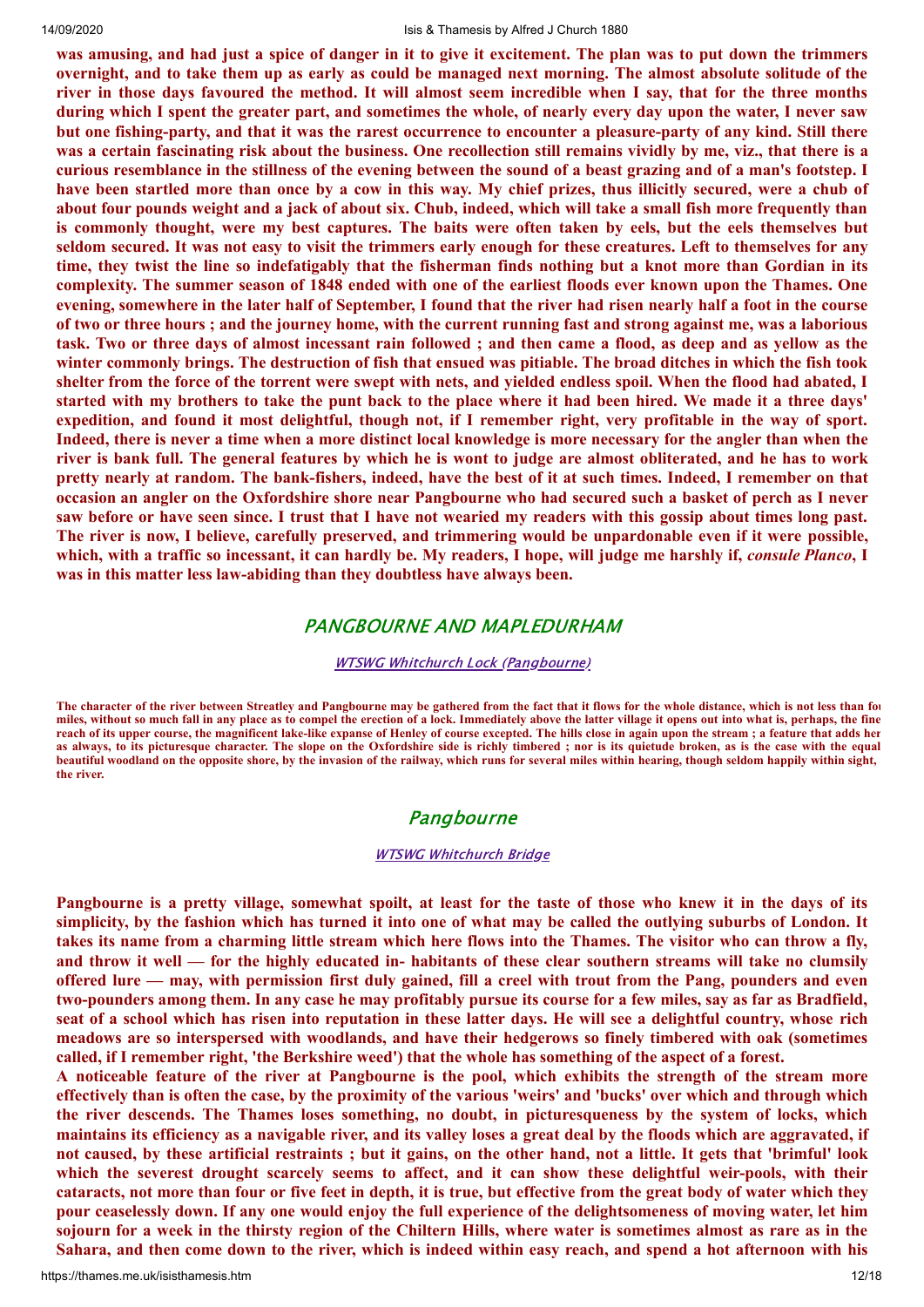boat moored as close as may be to one of these 'Falls of the Thames'. An excellent view of the river may be got from the long white bridge which joins Pangbourne to Whitchurch, its neighbour on the Oxfordshire shore. If the traveller is in luck he may see, at the right time of year, one of those mighty trout for which Pangbourne used to **be, and I believe still is, especially famous.**

# Below Pangbourne

**Below Pangbourne the river valley opens out again, the meadows stretching in wide expanse, especially on the Berkshire shore. The river, too, which curiously full of rushes and weed-beds, is, perhaps, less attractive than usual;**

## Hardwick House

### WTSWG [Hardwick](https://thames.me.uk/s01200.htm) House

**but a walk of two miles, or thereabouts, will bring him to what is, I venture to think, the most exquisite spot in its whole course, Mapledurham. Let him no on his way, first, on the Oxfordshire shore, Hardwick House, a picturesque building of some antiquity, the seat of the Powys family, and an admirab specimen of the manor-houses of Southern England;**

# [ Otter ] Island

and, secondly, four or five hundred yards above Mapledurham Lock, a little wooded island. This I knew now more than forty years ago as the haunt of a **otter, and it suggests a word of protest, useless I fear, as such words almost always are, against the barbarous Philistinism which is banishing, if it has n already banished, this beautiful creature from the Thames. It is ruthlessly trapped and shot because the Angling Societies grudge it its tribute out of th multitude of coarse fish with which, though they are increasingly difficuIt to catch, the river still abounds. I should gladly see the passing of an Act whic would give an absolute protection to what may be still left of the once abundant** *fauna* **of the Thames, the otter, first of all, and with him too the kingfishe the grebe, and the moor-hen, now made the victims of useless massacre, 'butchered to make a Cockney's holiday.**

As I have come across the subject of what might be done by law to protect the beauties of the Thames, and make them as widely available as possible for the enjoyment of the public, I may take the opportunity of touching on one or two other points. For myself, and, I presume, others who knew and loved the river many years ago, the whole place is changed beyond all remedy. For in pleasure, as in business, 'all the markets overflow'; and thousands have found out the delights that were known to but a few here and there. We must satisfy ourselves with the pleasures of memory; and though felices fuimus is but a poor consolation as long as we retain the capacity of enjoyment, still it **is something to feel, when fallen upon an iron age, that we have lived in the days of gold.**

I have brought my imaginary traveller down the river without informing him whether he was to travel by land or by water. To row or be rowed is not always convenient or agreeable; and if the traveller wishes to make his journey continuous it is decidedly expensive, the hire of the boat together with the cost of sending it back to its startingpoint amounting to a considerable sum. Still he will practically have no choice. There is, it is true, a towing-path; but it is not uniformly available for the purposes of the pedestrian. The Conservators of the river proclaim that it is intended for the purposes of navigation only; and that they will not be responsible if it is used for any other. They mean, I suppose, that they will not be answerable for damage, if the pedestrian slips into a hole and breaks his leg or is drowned. These dangers may be practically disregarded; but it is an insuperable obstacle that the path is not continuous, but changes from side to side (as here at Mapledurham, where it is transferred for a few hundred yards to the Oxfordshire shore), and that the foot-traveller will not always find it possible to get across. Sometimes, for instance, two neighbouring ferries are in the charge of one man. If the traveller is belated he may find no one in charge at all. Strictly speaking, I believe, the towing-path is not a public right-of-way. It would be well, perhaps, if it were made so by Act of Parliament, due compensation, of course, being made for any other rights that might be invaded or diminished in value by the enactment. Its use being thus legalised, it might also be made generally available by the establishment of regular ferries, duly served by competent men, at the points where it is transferred from one bank to the other. It would not, I fancy, be difficult to provide the necessary funds. The number of pedestrians would doubtless be greatly increased if they were sure of being able to continue their **journey without interruption, while the expense might be diminished by continuing the regular service of** ferrymen during the spring and summer months of the year only. As for the riparian proprietors, it is not the pedestrian that they have to dread, it is the camper-out, who invades their domain in boats over which they have practically no control. The pedestrian cannot carry the impedimenta of the nightly bivouac; and it is this that, delightful as it may be to the excursionist party escaped from the trammels of civilisation, is a serious nuisance to **the river-side resident.**

As for camping-out, it might without difficulty be confined within legitimate bounds. Places might be set apart for the purpose, for which a proper fee should be charged. At the same time, the vexed question of private fishing**rights might be set at rest. Where they really exist they might be purchased at no great cost.**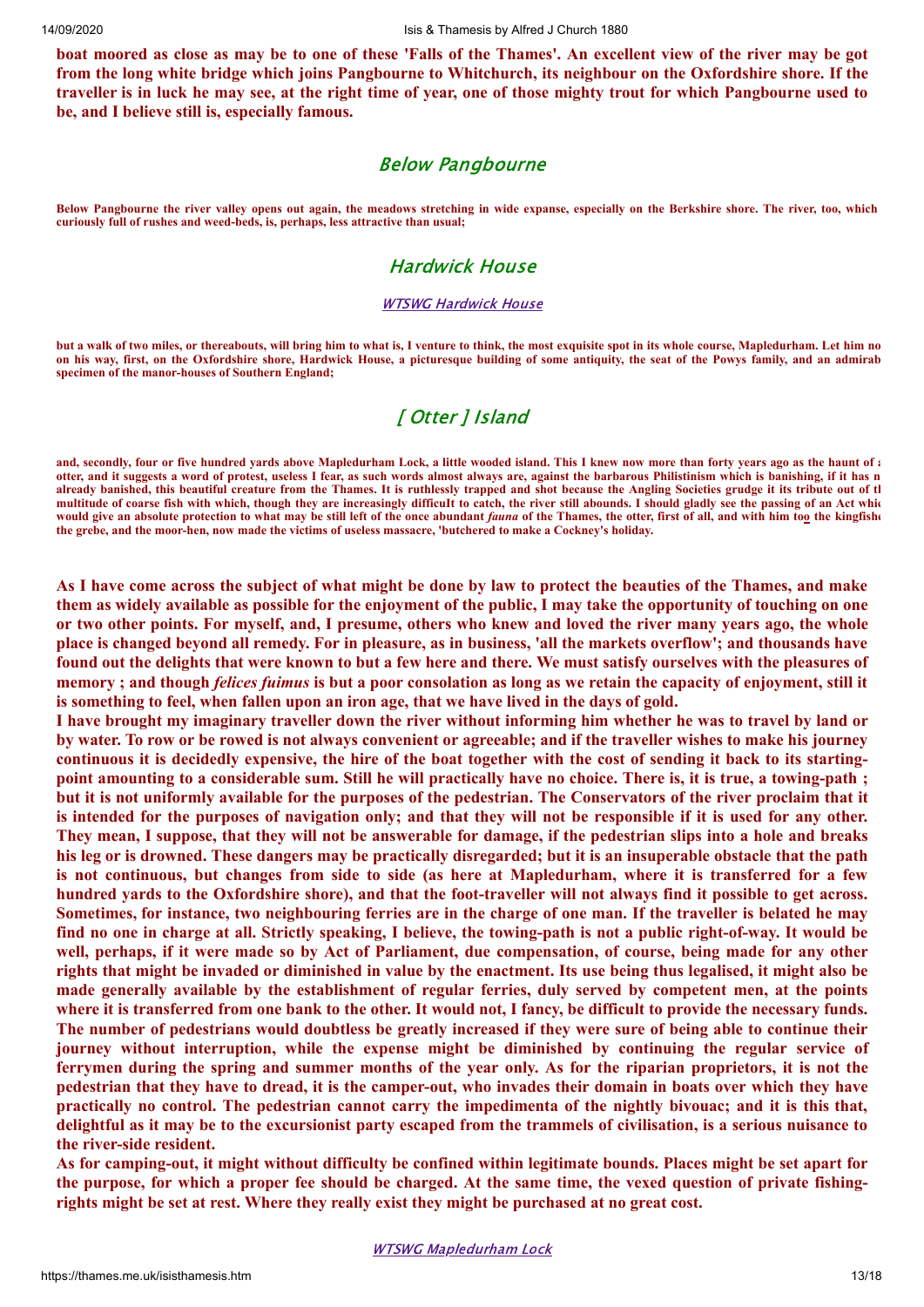## Mapledurham House

## WTSWG [Mapledurham](https://thames.me.uk/s01189.htm) House & mill

**Mapledurham House is an admirable specimen, though it has not wholly escaped the destroying hand of the** alterer and renovator, of the domestic architecture of the Tudor period. The warm red of its bricks, its gables, and muUioned windows, seen among the foliage deeply green with the perennial watering of the stream that almost washes its walls, are singularly effective. The Blunt family have the distinction of having possessed the estate, or at least a part of it, for nearly four centuries. The parish contains two manors, belonging curiously enough to two hundreds, and Mapledurham Gurney was acquired by a Norman lord of that name at the Conquest, by the peaceful means of marriage with its heiress, and was sold in 1487 to a Blount. About a century after, the other manor — Mapledurham Chawsey — was added to the estate by Sir Michael Blount, for a sum, it is interesting to know, of  $\pounds$  900. The church is an interesting little building. The south aisle is the mortuary chapel of the reigning family. They adhere to the Roman Catholic faith, but they have the grace not to disfigure the building with the hideous wall of partition with which the Duke of Norfolk has marred the beautiful proportions of Arundel Church. **The chapel contains some interesting monuments, one of them presenting the Shakespearian name of Bardolph.** The Bardolphs were a knightly race, who owned the manor in the fourteenth century. The advowson of the church belonged, in early times, to the Abbess and Convent of Clare Ruissal, near Gournay, in Normandy (the gift, evidently, of the Gurney who acquired the manor). When the alien priories were suppressed it came into the hands of the Crown. Henry VI gave it to his new foundation of Eton, which still retains it. A more congenial retreat for **the magister emeritus it would be difficult to imagine.**

## **Purley**

## **[WTSWG](https://thames.me.uk/s01180.htm) Purley**

**On the Berkshire side of the river, Purley (not the Purley, it should be said, where Home Tooke pursued his philological 'Diversions') is noticeable for th beautiful variety of timber with which the park reaching down to the river — but, alas! cruelly bisected by the railway — is planted. Some of my pleasantest experiences of angling in days gone by are connected with the river at Mapledurham and the reaches below it, about half the wa down to Reading. They belong to a time later by a few years than that of my Basildon recollections. But the state of things exists no longer, a fact which w give them, perhaps, an interest which they would not otherwise have.**

# The Roebuck

## **WTSWG Poplar Island, [Appletree](https://thames.me.uk/s01178.htm) Eyot and the Roebuck**

**Between thirty and forty years ago one of my brothers and myself used to make our headquarters for a week or so in the late summer at the 'Roebuck', house which every frequenter of the Upper Thames will know. It is now a handsome hostelry, with spacious dining-saloons, a printed menu, a wine carte wi** some thirty vintages upon it at fashionable prices. The fact that one of the University crews made it their abode during a part of their preparation for the **integration** for the *i*ntegration for the *integration* for the **great race has given it an almost European celebrity. Nothing less can be said of a place which, for a time at least, furnished the papers with its quota intelligence as regularly as did Paris or Egypt. In the days of which I speak it was nothing more than a roadside public-house, deriving a little extra custo from occasional visitors who made their way thither by water from Reading. I remember that when we first proposed to take up our abode there for a wee the idea seemed to strike our hostess as a surprising novelty; and, indeed, the accommodation — the quaint bedroom, with its yellow-washed walls and lo ceiling, and the narrow lattices, not too well used to opening — was of the most primitive kind. The old building still stands unchanged by the side of i** fashionable successor; and dusty drovers on their way to Reading market rest, as of old, under the elms before the door; but the river-side inn as I knew it **my youth is no more.**

I must confess that our sport was of the humblest kind, nothing more than the gudgeon-fishing for which I have already ventured, pace those who follow the lordly arts of salmon and trout-fishing, or fill their creels with pike and perch, to offer an apology. But for gudgeon-fishing it was a very paradise. Near to Mapledurham itself the stream ran too rapidly for the purpose; but in the neighbourhood of the 'Roebuck' there were spots that, as far as my experience goes, could not be rivalled elsewhere. In one place there would be fine sand, with some three or four feet of rather swift current over; in another a somewhat coarse gravel, with six or seven feet of slower water above, that was still more prolific. It was a delight which a summer day, aye, and a week of summer days, could not exhaust to move from one spot to another, and endeavour in the new locality to exceed the record of what had been achieved in the old. There was little question of size. The fish were curiously uniform in this respect, a peculiarity which is not uncommonly noticed by anglers in various branches of their sport. The commonest measure would be about four inches; a fish that reached to as much as six was almost a prodigy. But they made up in number what they wanted in magnitude. Our largest basket was thirty- five dozen, caught by two rods, without the help, it must be remembered, of a professional fisherman, an assistant who expedites the work of an angler not much less than a loader does that of a shooter. At one 'pitch', to use the technical term, we caught, without moving, eleven dozen and a half. The total weight must have been somewhat about fifteen pounds for each angler, a basket which the trout-fisher in water not specially preserved would consider a more than respectable average. No great amount of skill was required for attaining this result. The mechanical faculty for moving and fixing a punt once acquired,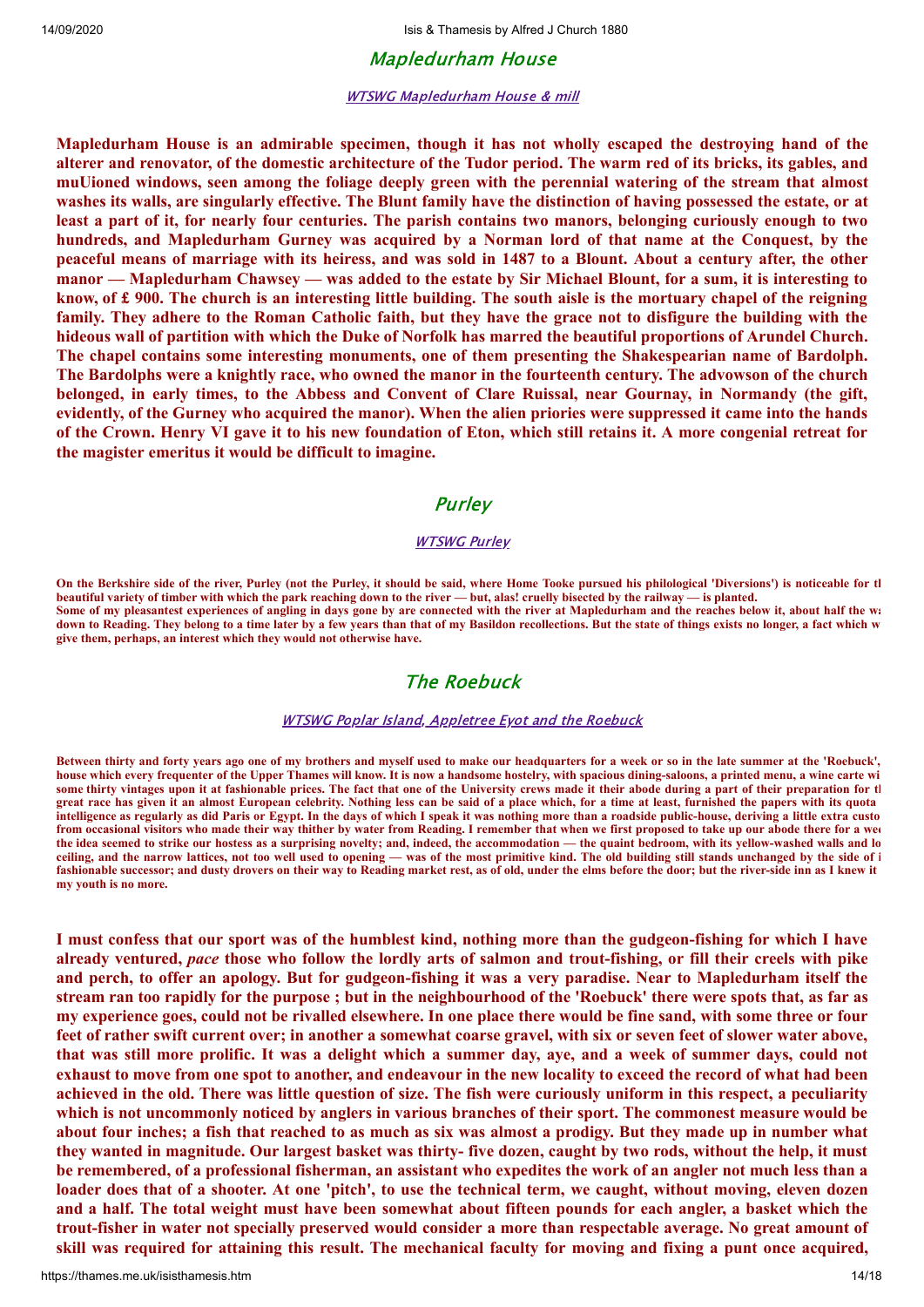## there was needed only the habitude of guessing aright where the fish might be found; and in those days it was hardly possible to go astray, so plentiful were the gudgeon, if only a place free from weeds was chosen.

**The cause of this extraordinary abundance of the gudgeon is worth noting, for this also — and here I cheerfully recognise a change for the better — h passed away. The keeper of the lock at Mapledurham, Shepherd by name, was the most inveterate destroyer of fish that the Thames has ever known. H rented the right of netting from the neighbouring proprietors, and 'skinned' the river, to use the expressive term which is applied in such cases, relentlessl There was no one in those days to inquire into the size of the mesh,**

**{** *footnote:* **I believe that when this was inquired into at a late time, all, or almost all the nets in common use, were found to have a mesh illegally small. H would sometimes send as much as half-a-ton of fish at one time to Leadenhall Market. }**

**and with his bag nets and flue nets, and other diabolical contrivances of misplaced ingenuity, he cleared the river of everything that was much above the siz of a sprat. The gudgeon thus freed from their natural enemies increased and multiplied marvellously. To catch a jack, perch, or even a roach, within th range of the fellow's operations, was almost impossible, but the gudgeon-fishing became incomparably good. What it is now I do not know, and shall not ris a certain disappointment by trying to find out.**

## Caversham

### WTSWG [Caversham](https://thames.me.uk/s01160.htm) Bridge

**I must pass rapidly over the twelve miles of river which lie between the 'Roebuck' and Henley, my next and last resting-place for the present. Caversham which may be called the 'port' of the prosperous town of Reading, itself bisected by the Kennet, I shall always remember with affection, for it was here that first made acquaintance with Thames angling, and, indeed, I may say, with angling altogether. I have a remembrance of seeing fish caught by my brothers what was then a canal, but is now, alas! a dusty railway, running through Sydenham,**

**{** *footnote;* **Sydenham was then (fifty years ago) a country village, to which Londoners often made their annual summer migration. My readers will realise how different a state of things I am speaking when I say that a picnic in Penge Wood was one of the regular pleasures of the place. But then, still mor surprising, Kentish Town was a rural retreat. I remember my father taking a house there for the summer. }**

**but it was in a ditch, running into the Thames at Caversham, that I made the first capture of my own rod. It was, I think, a stickleback; but, city born an bred as I was, I did not know its name, and thought it a small perch — a fish which had, I knew, spikes of its own. I remember thinking myself very generously** when I told a wandering angler — a tall Irishman, he was — of the place where I had been, as I thought, so successful, and being not a little disappointed **his disgust when he found out what my 'small perch' really were. My experience, however, soon widened, and being as diligent and persevering a youn angler as ever fished, I had some real successes. That which remains most vividly impressed on my memory is a capture of some fine perch from the islan then called 'Lyford's Island', below Caversham.**

**{** *footnote:***Lyford was good-tempered and obliging, but, I fear, a somewhat ill-conducted publican, who kept the inn by the bridge. }**

#### WTSWG Piper's Island [\(Lyford's](https://thames.me.uk/s01159.htm) Island) ; [Caversham](https://thames.me.uk/s01140.htm) Lock

## Sonning

### WTSWG [Sonning](https://thames.me.uk/s01110.htm) Lock ; [Sonning](https://thames.me.uk/s01100.htm) Bridge

**Three miles farther down the river comes the charming village of Sonning. It would be monstrous to pass by without a word of mention one of the mo delightful spots on the Thames, but my own acquaintance with it and its angling resources — still, I understand, in high repute — happens to be of the ve slightest.**

## St Patrick's Stream

### WTSWG St [Patricks](https://thames.me.uk/s01091.htm) Stream

**About a mile below Sonning, on the right-hand bank of the river, the traveller will see what looks like a tributary of the Thames, spanned by a somewh long bridge. I remember making an expedition to this place from Henley under the impression that it was the Loddon. When we reached it we found tha contrary to the usual habit of tributaries, the water was flowing out, not in ; we pursued our exploration, and after navigating for two or three miles somewhat difficult channel, found ourselves at last in the real Loddon, and then, by still descending, in the Thames again. A frugally minded traveller ma thus avoid the toll which is payable at Shiplake Lock ; but I must warn him, that, unless he values his time over cheaply, the diversion will cost him mo than the threepence to which the Thames Conservators have reduced their charge.**

# The River Loddon

### WTSWG [Shiplake](https://thames.me.uk/s01082.htm) Lock ; River [Loddon](https://thames.me.uk/s01080.htm)

**The real mouth of the Loddon is just below the [Shiplake] lock. Pope is pleased to call it 'the Loddon slow', but it may be guessed that he never tried to row boat or push a punt against its current. I have done both, and have always thought the epithet inappropriate. Probably the poet refers to some higher reach of the stream, perhaps to the part near Swallowfield, where Miss Mitford describes it as the 'brimming Loddon water'. It is a bright, rapid stream, as far as** have been able to make acquaintance with it, fairly well stocked with fish, though I have never had in it such success as that which, according to one of n **cherished family traditions, fell to the lot of my grandfather when he caught a perch of six pounds weight, a fish in its degree as noble as the turbot on who destinies Domitian consulted the Conscript Fathers of Rome. The Loddon of course adds the attraction of change to the fishing of the Henley district; but has also its drawbacks. It floods more rapidly than the Thames, which, indeed, is very slow to rise, and sometimes spoils, for angling purposes, the colour all the river below its mouth with its muddy tribute.**

**{** *footnote:* **I ought, perhaps, to say "was very slow to rise". Modern drainage improvements have had the almost disastrous effect of throwing the who rainfall into the river in the course of a very few hours. }**

**It is this Henley district that is the most familiar to me of all the country of the Thames. I made my first acquaintance with it when I was a boy of fiftee came to love it in many subsequent visits and sojourns, and came back to it, as, I hoped, to a permanent home, five-and-twenty years afterwards, when I w appointed Headmaster of the Henley Grammar School. 'Dis aliter visum', and I never felt more inclined to murmur against the irony of Fate when it grante me my wish for a brief season, and then took it away. 'Ostendit tantum .... neque ultra - '**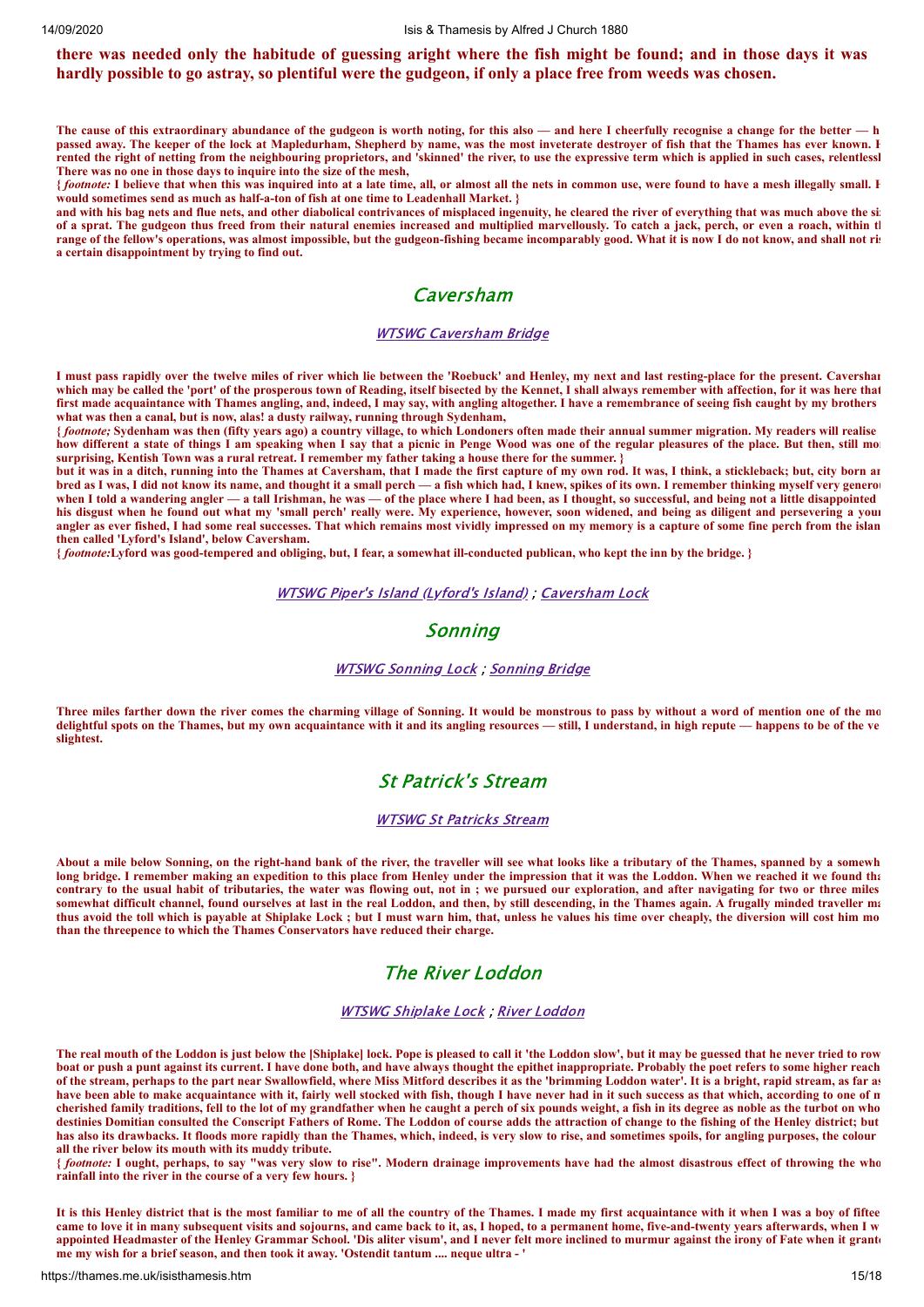# Bolney Court

### [WTSWG](https://thames.me.uk/s01050.htm) Bolney Islands

**But I will go back for a few minutes to the river above Henley. Somewhat less than a mile above Marsh Lock the traveller will see on the Oxfordshire bank particularly comfortable-looking house, with brilliant parterres of flowers in front, and an archery lawn. Bolney Court, for this is the name of the pla (Oxfordshire houses at least, in the neighbourhood of Henley, are commonly 'courts'), when I first knew it was a ruin, standing in the midst of a desola wilderness, and had the reputation of being haunted. But the river, which is here divided into many streams by islands,** 

**{** *footnote:* **The traveller should note a massive oak stump at the upper end of the topmost of these. It points to a very remote past, for it would not be possib now, I think, to find an oak on a Thames island. }**

was a glorious place for fishing. Perch and chub and roach, such as do not often bless the eyes of anglers in these later days, used to haunt the pools an **eddies. My friends at Bolney tell me that the river is now singularly bare of life.**

# Park Place

### [WTSWG](https://thames.me.uk/s01035.htm) Park Place

**The short reach below Bolney is, for its length, one of the finest on the Thames. On the right bank, Park Place, built by Marshal Conway, who was Ministe of War in the early days of George III., and beautified, or, to speak more correctly, metamorphosed in later days, stands upon the height of a wooded ridg which, after a steep descent, terminates in a chalk cliff; on the left a rich level pasture is bounded by the oaks and chestnuts of Bolney. The river is broad an deep, giving the traveller, as he lets himself drift down its scarcely perceptible current, more than one delicious woodland view.**

# Marsh Lock

### **[WTSWG](https://thames.me.uk/s01030.htm) Marsh Lock**

**A little bridge that spans the mill-stream on the Oxfordshire shore calls to my mind one of the angling successes of long past days. My brother and I moore our boat, which we had no means of fastening with poles, to the piles of the bridge, not so much because we fancied the place as because it lent itself to ou necessities. But we had a grand evening's sport, catching, I think, not only a large weight of fish, but a specimen of every kind that swims in the Thame excepting the trout only, and those rare denizens, the tench and bream. The water was deep, and the 'swim', at least while the mill was working, of just th right quickness. Probably it had never been tried before; we never found it so prolific again. I fancy that we not unfrequently owed our success to the ver fact that in those days we had to anchor ourselves where we could. No professional fisherman would have condescended to fasten his punt to such a place.**

## Below Marsh Lock

### [WTSWG](https://thames.me.uk/s01020.htm) Rod Eyot, Henley

The river below Marsh Lock used to abound with fish; when I last tried it — ten years ago, I think — it seemed to have sadly fallen off. But my most vivid recollection of it is an unhappy one. For here I suffered the only injury which I have never been able to forgive. We were trolling for pike under the care of a professional fisherman. Trolling, as practised by a novice, is an employment full of false alarms — I should rather say, false hopes. The bait catches over and over again in a weed or bulrush; the young, sometimes the veteran, angler, thinks that a fish has seized it, gives out line, which the stream is strong enough to carry down, and after waiting five or ten minutes, during which the imaginary fish is supposed to be swallowing his prey, draws in his line to find nothing at the end of it I suppose that we boys had worn out our young fisherman's patience with these fancies, and when I announced another 'run' he peremptorily told me that it was nothing but a weed, and bade me pull in and clear the line. I obeved; but after a few seconds he shouted, 'Drop the top of your rod. Sir; it is a fish.' It was a fish, indeed, and such a fish as I never saw before or have seen since — a perch of size as it seemed to me through the (perhaps, magnifying) medium of the water, simply stupendous. I caught a glimpse of its deep, darkly-striped side - a glimpse, but alas! no more, for the next instant it was gone. A bitterer disappointment I have never felt; and, as I said, I have never been able to forgive the impatience or want of faith which caused it. But for them I might have 'beaten', to use the slang of the day, 'the record' of my grandfather, perhaps surpassed the mythic perch of nine pounds which is said to have been caught in the water of the Serpentine. As it is the Thames has never yielded **me a finer perch than an insignificant two-pounder.**

# Henley Reach

#### [WTSWG](https://thames.me.uk/s00980.htm) Henley Bridge ; Temple Island [\(Regatta](https://thames.me.uk/s00900.htm) Island)

**Henley Reach, to pursue and conclude my angling reminiscences, I have seldom found productive. Its chief fault is that the current is dull. Still I hav recollections of a few successful days; of one notably, my last before bidding a final farewell to my Henley home, when, under William Parrott's care, I caug almost a hundred perch off the mouth of two wide ditches on the Buckinghamshire shore (Oxfordshire has by this time given place to Buckinghamshire close to Regatta [Temple] Island; another when I made trial, after an interval of five-and-twenty years, of a 'pitch' a little below Remenham, on the Berkshi shore, showed me by William Stone. It was a calm November afternoon, with the river just enough swollen by rain to make the current move a little mo quickly than common. I filled the punt-well with roach, among them the biggest that I ever caught in the Thames. Anglers, who read of the doings of the**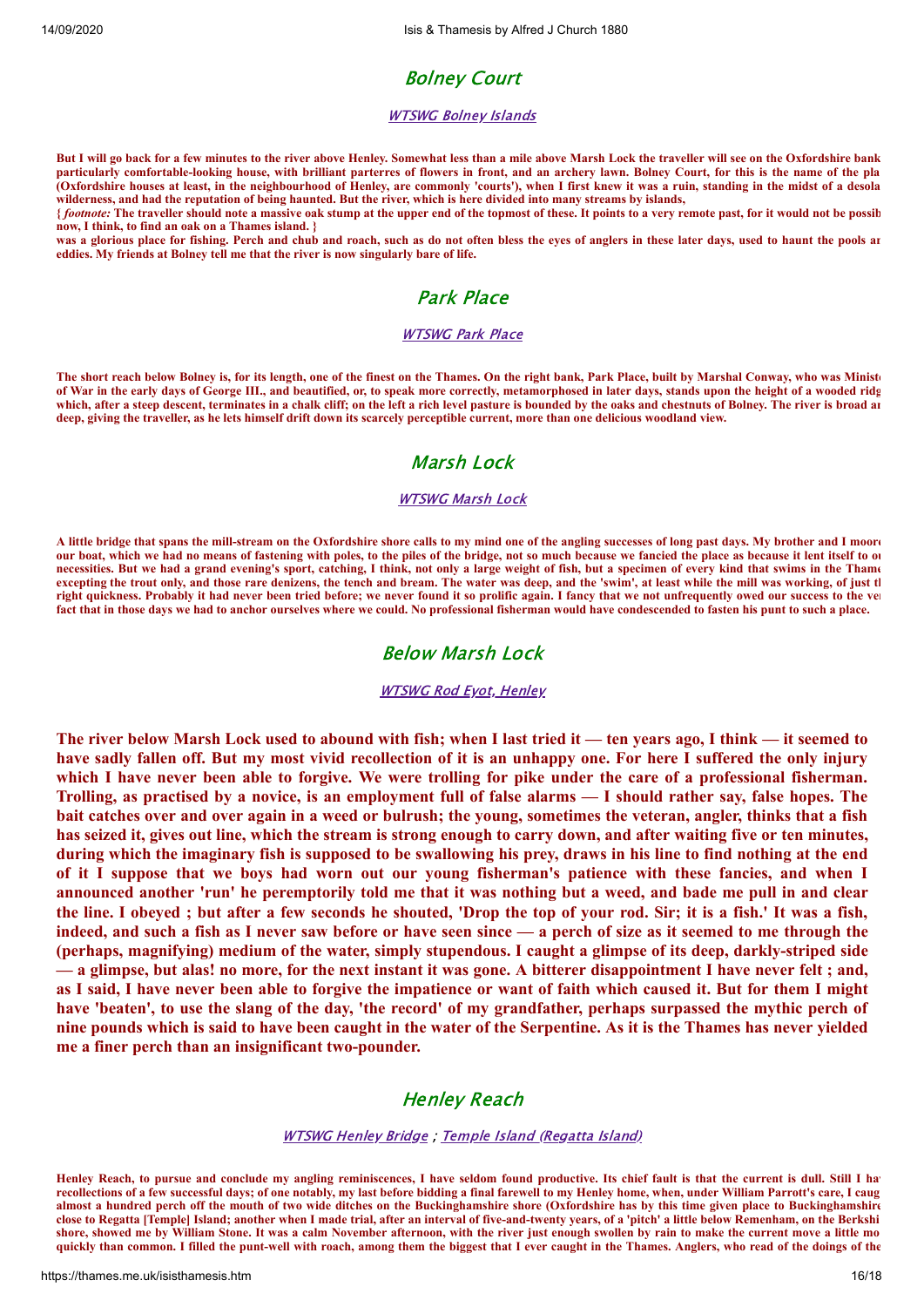**fellows in the Thames and elsewhere, will read with surprise that this fish weighed only half-an-ounce more than a pound. I have seen finer roach by fa notably some which I used to watch with envy as they were drawn from the Arun by a half-blind old fisherman some forty years ago; {** *footnote:* **At the Black Rabbit Inn, two miles above Arundel. The inn stands, but the roach, which varied from one pound to two pounds in weight, are n**

**more. } but during an experience of many years I never caught, or saw caught, one larger than that I have just described. Doubtless I have been unlucky, but then do not exagerate. But enough of my reminiscences, which, indeed, are of a very humble, Cockney kind.**

# Henley Regatta

### WTSWG Henley Royal [Regatta](https://thames.me.uk/s00930.htm) ; [before](https://thames.me.uk/s00930a.htm) 1839 ; [1840s](https://thames.me.uk/s00930b.htm) etc

**It is not for its fishing, but for its Regatta, that Henley has become one of the best-known places in England. The various localities in the great reach, whic stretches in an almost due northerly direction for a mile and a quarter from Henley Bridge to Regatta Island, are almost better known than the 'Gut' and th 'Long Bridge', and the 'Barges' at Oxford.**

**'Remenham Church' and the 'Point', which is not, I gladly learn, to be cut off, and the poplars,**

**{** *footnote:* **These Lombardy poplars were, I believe, the first trees of their kind ever planted in England. Marshal Conway is said to have brought them ov early in the second half of the last century. }**

**now, alas ! represented by one solitary wreck, have long been and are now household words to English oarsmen, and of late years, indeed, to Irish, Frenc German, and American competitors.**

**The Regatta does not date back further than 1839. But its real origin may, perhaps, be assigned to a time ten years earlier. Anyhow, no race (the 'seven-oar hereafter to be spoken of, only excepted) ever rowed on the Henley water will be so famous as the first Inter-University match, rowed on June 10th, 1829 (When I say 'the Henley water' I am scarcely exact; as a matter of fact, the boats started from Hambleden Lock, about a mile below Regatta Island.)**

**{** *footnote:* **Racing was then in a very undeveloped condition. At Oxford the boats were crowded together in Iflley Lock, got out as fast as they could, th stroke running down the thwarts, passing the boat as he went along the side of the lock, and finally dropping into his seat To catch the boat in front, or, least, to escape the boat behind, was the object of ambition. }**

**This race was what the victory of Corcebus the Elean was to the Olympic games, a kind of landmark in athletic history. The heroes that took part in deserve a brief record; and, indeed, they were notable men. Of the Oxford crew one became a Bishop, another a Dean, and the coxswain also reached th latter dignity. Another still enjoys the distinction of having been the heaviest man that ever rowed in an University contest. Mr. Toogood, still I am glad to sa alive, weighed fourteen stone and a half. The Cambridge crew also numbered among them a future Bishop (and what a bishop ! — Selwyn, the Evangelist New Zealand) and a Dean {Charles Merivale of St. John's, now Dean of Ely. }, eminent also among Deans in their appropriate excellence of learning.**

**The race was won by Oxford by six lengths, having been rowed (the accurate record of the stop-watch had not then been invented) in 14 minutes 10 second If this time be correct, the modern improvements of outrigged boats, broad-bladed oars, and sliding seats, have not done so much to increase speed as mig** have been expected. Proportionally reduced it gives about eight minutes and a half for the present Henley course, though an allowance ought to be made for **the exertion of rowing the longer distance. Seven minutes and a half is about as good a 'record' as has since been achieved.**

**The festival of 1839 had but very modest proportions. There were but two prizes to be rowed for, the Grand Challenge Cup and the Town Cup. Oxford se five out of the six competitors, but the sixth (Trinity College, Cambridge) was successful, winning the last heat against the Oxford Etonians. In the crew the latter boat I find the name of Stafford H. Northcote, now Lord Iddesleigh, as rowing No. 2; in the former that of John Gylby Lonsdale, Canon an Chancellor of Lichfield. The Town Cup was won by the Wave, a native boat, steered by a friend whose many kindnesses I am glad here to acknowledge — Mr. John Cooper, present Town-clerk of Henley. One bad precedent, which seldom has been departed from before the last two or three summers broug** with them a happier period, was established by the Regatta of 1839. We are told that "it rained in torrents", but that it "cleared slightly before three". Sinc then it has generally rained in torrents, but not always cleared "towards three", or indeed towards any time. It is noticeable that the umpire rode by the sid **of the competitors. A notice preserved in the Album of the Regattas proclaims that no one is to ride along the towpath except the umpire, "who", apologetically adds, "must necessarily ride by the side of the boats during the race".**

**The following year enlarged the circle of competitors for the Grand Challenge. Two London clubs, the Leander, and King's College then newly founded, an doubtless doing its best to follow in the ways of the older Universities, sent boats; and the former won the cup from the holders. In the beaten crew occurs fo the first time a name famous in boating annals, the Hon. G. Denman, now Mr. Justice Denman. The 'times' of the races are not always given; but one tri heat is timed at 10½ minutes, another at 9¾. If these are correct, the very quick record of 1829 (which, by the way, is given by some authorities at th impossible figure of 11 minutes) becomes doubtful. In 1841, however, we hear of the course being 'rowed over' in 9 minutes, and of a race being accomplishe in 8.30. We can only say, that till we reach the historical period and the days of the stop-watch times are very uncertain and perplexing.** 

**The Regatta at this time had almost suffered what might have been a fatal blow. Rowing was then little better than prize-fighting in the eyes of the 'dons They have since been educated into something more than tolerance for it. The newspapers of the time inform us that "apprehensions were entertained th all Oxford crews would be forbidden to row by the authorities." The objection was obviated by a device very characteristic of the University discipline those days — the boats were not to row under their college names, Wadham accordingly took the title of the 'John Cross', the Westminster of the 'Quee Elizabeth', and Brasenose of 'The Childe of Hall' club. The Thames Commissioners (predecessors of the more modern Conservancy), by a salutary act despotism, closed the locks above and below, that no barge might pass through.**

**In 1841 took place what was practically a University race, an Oxford crew contending with and being beaten by the 'Cambridge Subscription Rooms'. Th latter crew was stroked by W. Balliol Brett, now Lord Justice Brett. Another famous boating name appears for the first time this year, that of 'Tom Egan the greatest of coxswains and coaches.**

**The following year saw the addition of a four-oar race, the cup being given by the stewards of the Regatta. But whatever change took place, the weath remained unchangeably bad. This year we find the umpire declaring to the competitors that he would not be answerable for their safety if they persisted rowing in such a gale of wind. As the boats were very different from the unstable craft of the present day, the gale must have been considerable.**

**The next year [1843] was the year of the 'seven-oar' of deathless fame. It was not strictly an University race, Cambridge having been represented not by th University Club but by the Subscription Room, but by common consent it has always been reckoned as such. The story must be briefly told, for no record the Regatta would be complete without it. The stroke of the Oxford crew, F. N. Menzies, of University College, who had for some days been suffering fro feeble health, fainted away as he took his place in the boat. The race was postponed for a short time, in the hope that he might recover. But the docto forbade his attempting to row in any case. The Oxonians now proposed to put in a substitute for the missing man. Their opponents objected. They the declared their intention of rowing with seven oars, and shifting 'No. 7' to stroke's place and 'bow' to 'No. 7\*s', left the bow thwart unoccupied. The Cantab now appealed to the stewards whether they ought to be compelled to row against a crew of seven, and the stewards, with a finer feeling, one is inclined think, for sentiment than for justice, decided against them. They then offered to allow the substitute whom they had before refused. Oxford in their tur declined. It seems now that the obvious course for Cambridge would have been to land one of their own men; but this, though proposed and canvassed, w not followed, and the race was rowed. Oxford had lost the toss and had to take the Bucks side. It seems to be now generally agreed that this is the wor course; so much the worse, that if the crews are anything like equal the crew on the Berks side is sure to win. Good judges in those days do not seem to hav been so certain. On this particular day the wind was blowing freshly from the Bucks shore. Under ordinary circumstances this would have compelled th coxswain to put the rudder against the bow-side, who have always from their position, supposing them to be otherwise equal, a tendency to 'pull round' th 'stroke-side' oars. Anyhow, whatever the cause, it soon became evident that Oxford would hold its own. Off Fawley Court they began to lead, and drew awa steadily. Below Poplar Point they were clear, and, taking their opponent's water, went in winners by nearly a length's daylight, amidst such an uproar,' add the chronicler, "as has probably never been heard at Henley". The distance was accomplished, we are told, in nine minutes, being fourteen seconds mo than they had occupied in one of the trial heats, a heat which they had won by six lengths.**

**The next year saw the addition of a new prize, the 'Diamond Sculls', for which there were eleven entries. Other additions were made from time to time whic it would be tedious to follow in detail. A pair-oar race instituted in 1846 brought, among other competitors to be more or less distinguished in after years, th**